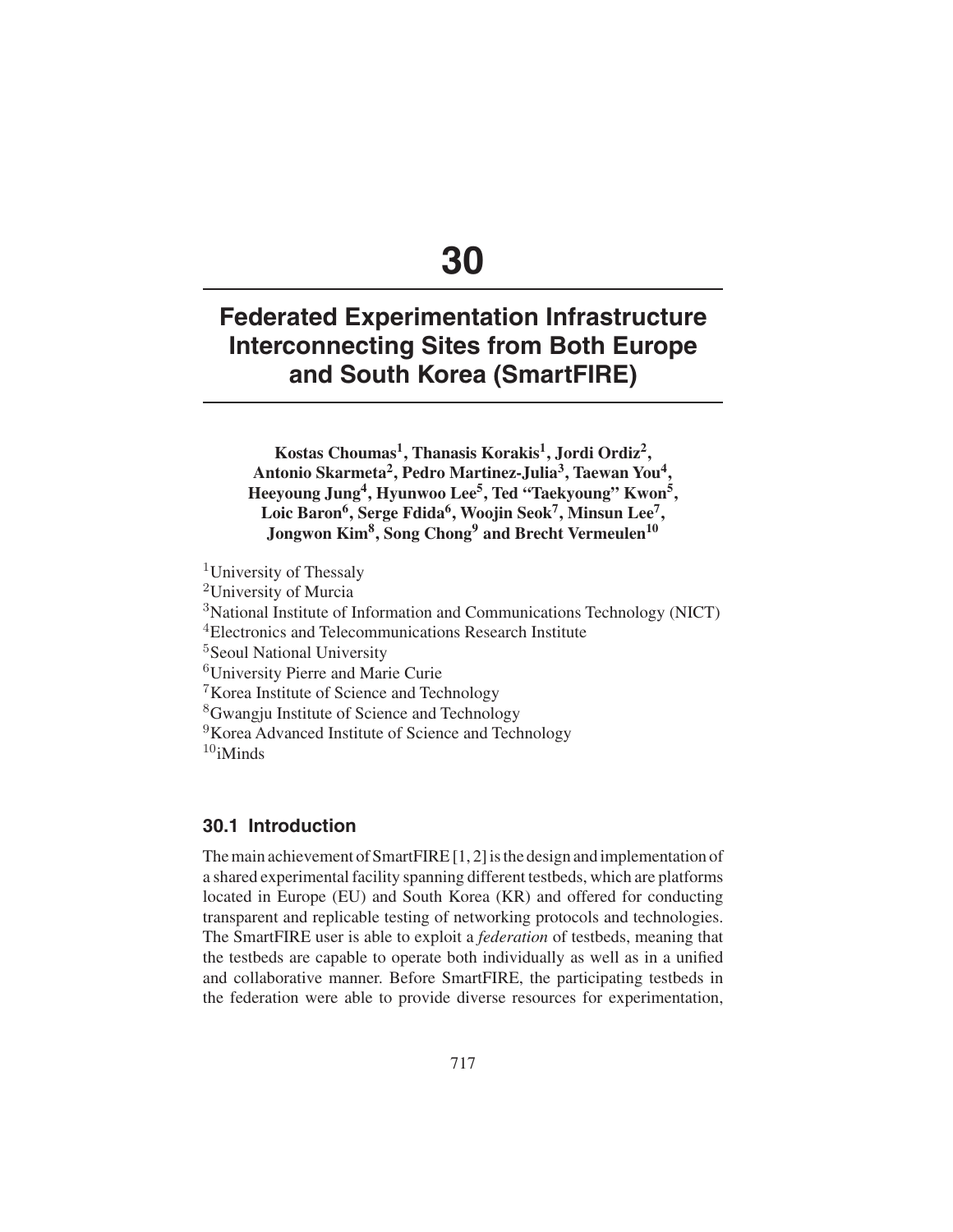includingWiFi,WiMax and LTE enabled nodes, as well as virtual and physical OpenFlow switches and other SDN devices. However, the user of these infrastructures was not able to access them simultaneously and experiment on heterogeneous network environments that leverage on all the aforementioned resources. Now, the SmartFIRE testbeds have been significantly extended and federated in the experimental, as well as the control plane.

The federations on the experimental and control plane respectively mean the development and operation of simplified and user friendly interfaces, which take charge of the orchestration of the experimentation over all testbeds (experimental plane), as well as the reservation and provision of the resources of all testbeds (control plane). Both directions are supported by the leading experimental and control frameworks adapted by most global testbeds, which are the cOntrol and Management Framework (OMF) [3, 4] and the MySlice tool [5] that is based on the Slice Federation Architecture (SFA). The OMF framework, initially supporting control and experimentation in wireless testbeds, has been expanded in order to support SDN experimentation with OpenFlow switches and Click Modular Routers [7, 8], thus integrating wireless with OpenFlow testbeds [9]. Moreover, unique features, only existing in the KR testbeds have been integrated into OMF [10], unleashing the hidden potential of experimenting with novel resources. On the other hand, the developed SFA extensions enable the federation in the control plane allowing the assignment of multiple heterogeneous resources under a single slice, meaning an isolated set of resources that could be used together in one experiment.

The interconnection of the aforementioned EU sites takes advantage of the GEANT [11] network, while the respective KOREN/KREONET [12, 13] is utilized by the KR sites. The two disjoint networks are interconnected via the Trans-Eurasia Information Network (TEIN) [14] and the Global Ring Network for Advanced Application Development (GLORIAD) [15]. Last but not least, SmartFIRE really showcases its potential with the implementation of two representative use cases, designed to demonstrate the power of the EU-KR shared Future Internet experimental facility. The first experiment explores different mobility scenarios based on the Mobile Oriented Future Internet (MOFI) architecture [16], while the second experiment shows the benefits of an Information Centric Networking (ICN) architecture that achieves efficient content delivery. Finally, the large scaled federated facility is a significant promotion on the joint experimentation among EU and KR researchers, encouraging them to conceive and implement innovative protocols, able to take advantage of the current leading network technologies.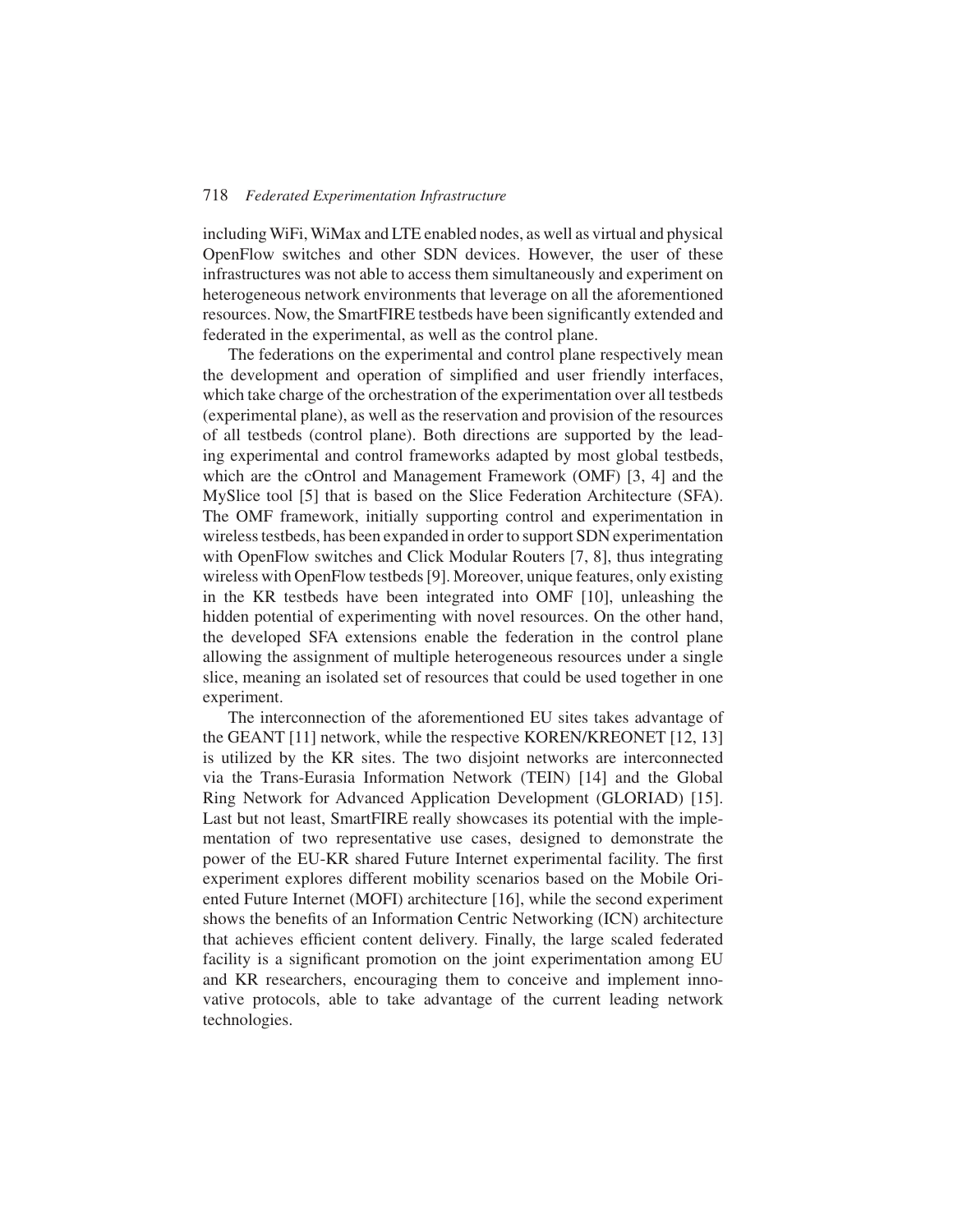# **30.2 Problem Statement**

The KR testbeds of SmartFIRE (OF@TEIN testbed of GIST, KREONET-Emulab of KISTI, MOFI testbed of ETRI, ICN-OMF testbed of SNU and OpenWiFi+ testbed of KAIST) are geographically distributed in multiple sites throughout KR, including most of the well-known local facilities and sharing a minimum set of common SDN features, which are exploited towards the support of new networking protocols and architectures. Although they are able to offer individually an enriched environment for SDN experimentation, they do not share the same enhanced set of wireless experimentation capabilities with the EU testbeds. On the other hand, the EU testbeds of SmartFIRE (NITOS testbed of UTH, w-iLab.t testbed of iMinds and GAIA testbed of UMU) offer different aspects of wireless access networks, which are being controlled and operated in a common manner, participating also in other federations such as Fed4FIRE [17] and OpenLab [18]. However, they could improve significantly their experimentation diversity if they could be federated with the KR testbeds.

More specifically, the experimentation capabilities of all SmartFIRE testbeds, which are depicted in Figure 30.1, are presented below:

• Gwangju Institute of Science and Technology (GIST) offers OF@TEIN, which is an aggregated OpenFlow island consisting of 7 racks, located over 7 international sites. In the OF@TEIN testbed, similar to the GENI racks, a unique rack is designed and deployed to promote the international SDN research collaboration over the intercontinental network of TEIN. OF@TEIN aims at a) the design and verification of the racks (with domestic-vendor OpenFlow switch), b) the site installation and verification of the OF@TEIN network, and c) the design and development of



**Figure 30.1** SmartFIRE testbeds.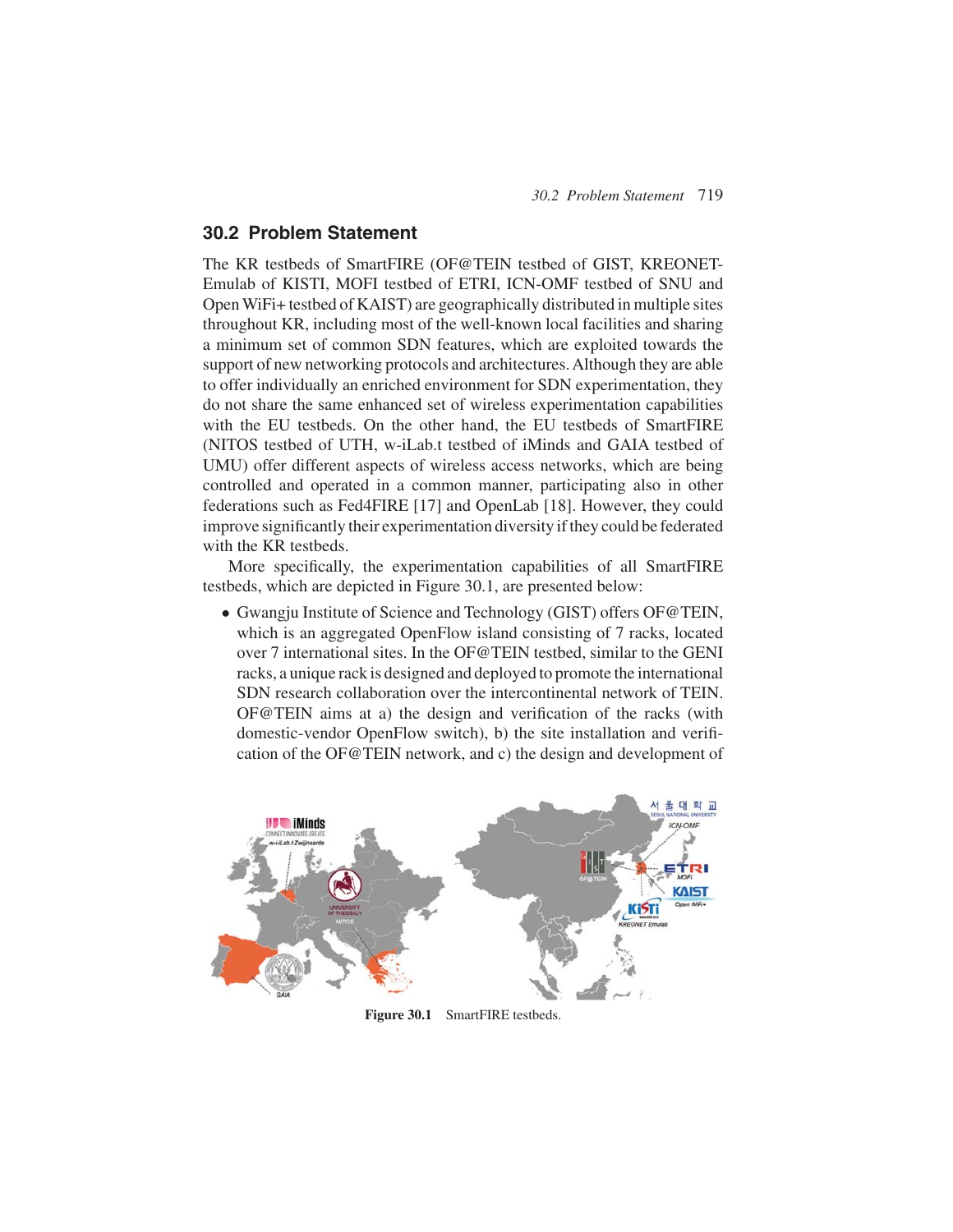the OF@TEIN experimentation tools. GIST provides also a cloud service based on OpenStack, offering virtualized resources.

- Korea Institute of Science and Technology Information (KISTI) offers an emulation based network testbed in the KREONET domain. It is called KREONET-Emulab and provides the opportunity for evaluation of several network protocols. Many network protocols, which cannot perform over KREONET due to unexpected hazard, can be freely tested in KREONET-Emulab. It consists of 42 powerful servers, each of them equipped with 5 network interfaces, one for the control and four for the experimentation. Each server can work as a router with 4 paths, and each network interface can be configured up to 1 Gbps.
- Electronic and Telecommunications Research Institute (ETRI) proposes the network architecture of MOFI. Following a completely different approach from the current IP networking, MOFI enables the development of networks with Future Internet support of mobile intrinsic environments. The evaluation of the MOFI architecture relies on the OpenFlowbased mobility testbed of ETRI. The mobility testbed is an aggregation island, consisting of four interconnected South Korean domain networks. Their interconnection is based on the KOREN networking infrastructure.
- Seoul National University (SNU) proposes the ICN-OMF architecture, as a result of the research on the development of content centric networking applying it to the OMF framework. In particular, ICN-OMF is the architecture for the development of ICN-based networks using OpenvSwitch and CCNx over virtual machines. It provides functionalities for in-network caching, as well as for their name-based forwarding. Additionally, SNU operates the ICN-OMF testbed which enables the experimentation on ICN.
- Korea Advanced Institute of Science and Technology (KAIST) provides a wireless mesh network, named Open WiFi+, which is a programmable testbed for experimental protocol design. It is located at the campus of the KAIST University and it consists of 56 mesh routers, 16 of them being deployed indoors and 40 outdoors, each of them equipped with three IEEE 802.11 b/g/n WiFi cards. Moreover, 50 sensor nodes are deployed at the same campus.
- University of Thessaly (UTH) provides the NITOS facility, which is open to the research community 24/7 and it is remotely accessible. The testbed consists of 100 powerful wireless nodes, each of them equipped with 2 WiFi interfaces, some of them being 802.11n MIMO cards and the rest 802.11a/b/g cards. Several nodes are equipped with USRP/GNU-radios,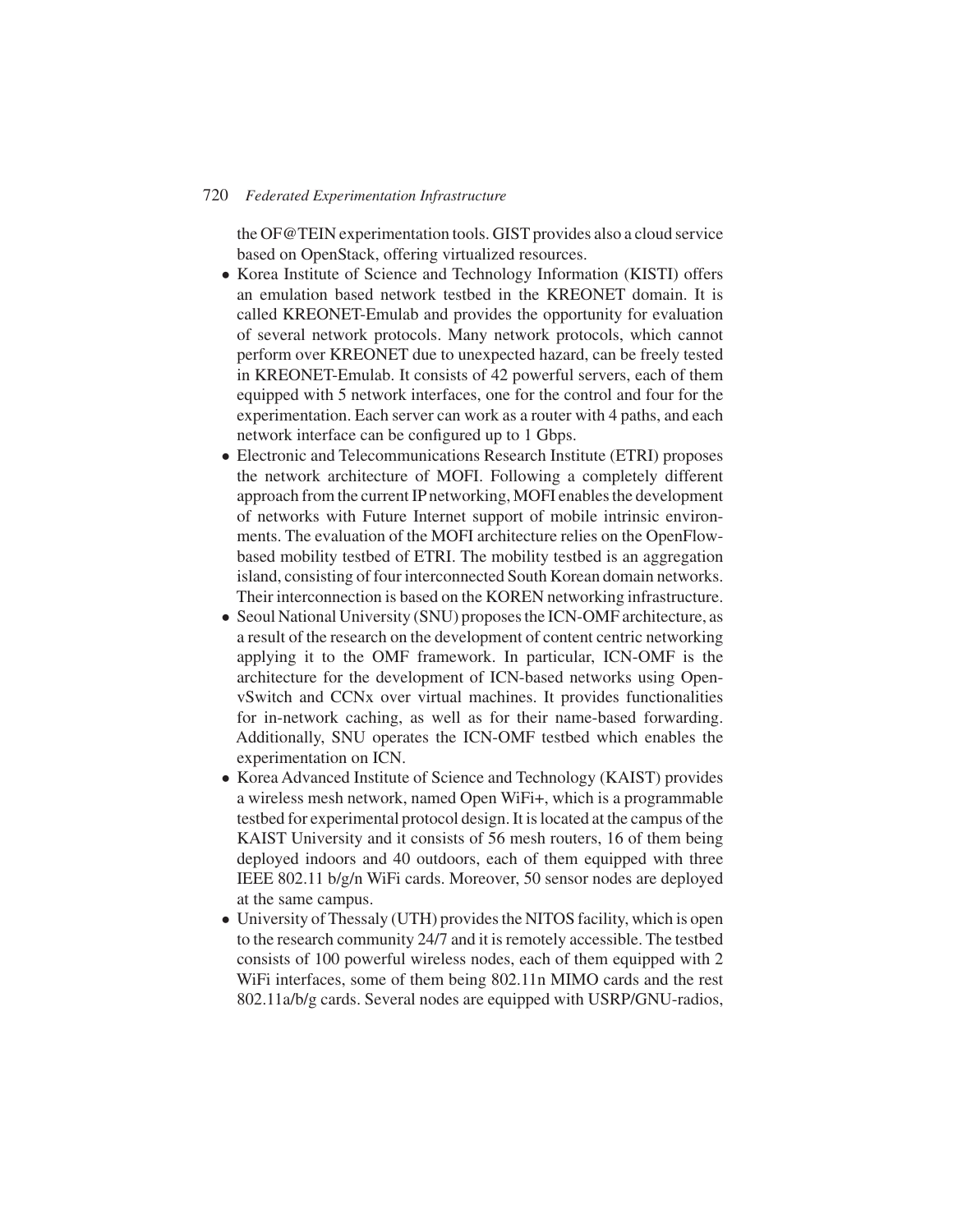cameras and temperature/humidity sensors. The nodes are interconnected through a tree topology of OpenFlow switches, enabling the creation of multiple topologies with software-defined backbones and wireless access networks. The testbed features programmable WiMAX and LTE equipment, fully configurable with an SDN backbone.

- iMinds supports the generic and heterogeneous w-iLab.t facility. It consists of two wireless sub testbeds: the w-iLab.t office and w-iLab.t Zwijnaarde. The w-iLab.t office is deployed in a real office environment while the testbed Zwijnaarde is located at a utility room. There is little external interference at the Zwijnaarde testbed as no regular human activity is present and most of its walls and ceiling are covered with metal. The majority of devices in w-iLab.t are embedded PCs equipped with WiFi interfaces and sensor nodes. Since the Zwijnaarde testbed was deployed more recently, the devices in this testbed are more powerful in terms of processing power, memory and storage.
- Universidad de Murcia (UMU) offers the research and experimentation infrastructure of GAIA. GAIAcomprises several network nodes interconnected with different technologies. On the one hand, they are connected to the campus network through Gigabit Ethernet switches and thus they form the point of attachment to the Internet. On the other hand, they are connected to a CWDM network, which acts as backbone/carrier network and can be adapted to different configurations, depending on the specific requirements of each experiment. GAIA has also a wide wireless and WiMAX deployment along the campus. This, together with other smaller wireless deployments, allows the experimentation with many local and wide-range wireless technologies, including mobility and vehicle (V2V) communications.

Based on the individual experimentation capabilities of these testbeds, the main SmartFIRE goal was to operate an extended federated facility in KR and EU that could combine the strong points of the independent testbeds towards a joint infrastructure that could efficiently provide more research abilities for experimentation. The federated function and collaborative operation of all these testbeds could allow the experimentation with novel applications, under highly automated conditions, easily operated and managed. For example, the OpenFlow-based SDN is an emerging technology, which was supported by few testbeds before SmartFIRE, enabling the experimentation with contentcentric architectures and protocols focusing only on the wired networking. SmartFIRE improved the capabilities of this experimentation environment by enabling the wireless support for all OpenFlow-enabled testbeds.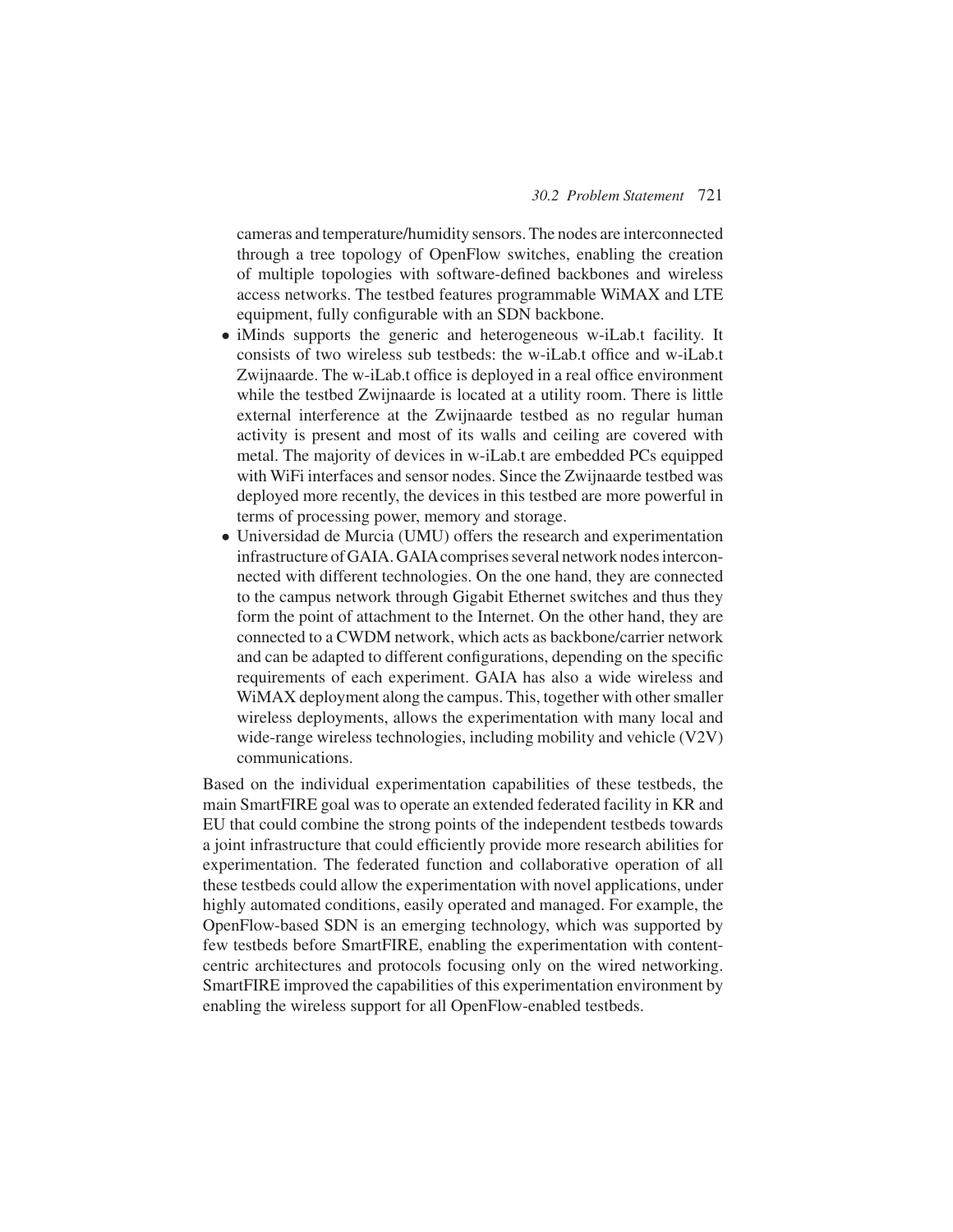Except for the lack of diversity in the experimentation environments, coming from the fact that the SmartFIRE testbeds were not federated, another problem in the status before SmartFIRE was the adoption of different control and experimentation frameworks from these testbeds. The use of different frameworks made difficult the repeatability in the experiments description and execution. Before SmartFIRE, the researchers had to become familiar with the special tools used in each isolated testbed, in order to succeed conducting their experimentation. If they wanted to repeat their experimentation in another testbed with the same resources, they had to translate their experiment description to another accessible language for the tools of the other testbed. After SmartFIRE, the included testbeds are handled by common and widely adopted tools and frameworks that release the users from time-consuming learning curves and translations of experiment descriptions.

# **30.3 Background and State of the Art**

Future Internet is the breakthrough innovation that changes our society in terms of economic, social, entertaining, informational, governmental or daily aspects. Many organizations and institutions are working for improving and upgrading the status of the nowadays Internet, facing a variety of inherent problems related to scalability, suitability, sustainability, energy efficiency, security, etc. Their efforts include the participation in various projects that introduce the fundamental redesign of the Internet architecture and protocols. These projects mostly support the development of large-scale experimental facilities and testbeds that provide easy experimentation in proposed theoretical formulations.

The Future Internet Research and Experimentation [19, 20] (FIRE) program, funded by the European Commission, and the Global Environment for Network Innovation [21] (GENI), funded by the National Science Foundation (NSF), are two leader projects that concentrate on the creation and functionality of large-scale testbeds that will provide insights and directions for the Future Internet evolution. Under these programs there are various testbeds that seek to provide researchers with well-dimensioned computing, storage, sensor and network resource slices.

The FIRE initiative in Europe aims at experimental research and funds projects to produce Future Internet research and experimentation facilities, like OpenLab and OFELIA [22]. OpenLab provides an open, both largescale and sustainable federated testbed, including PlanetLab Europe, the NITOS wireless testbed and other federated testbeds like PlanetLab Korea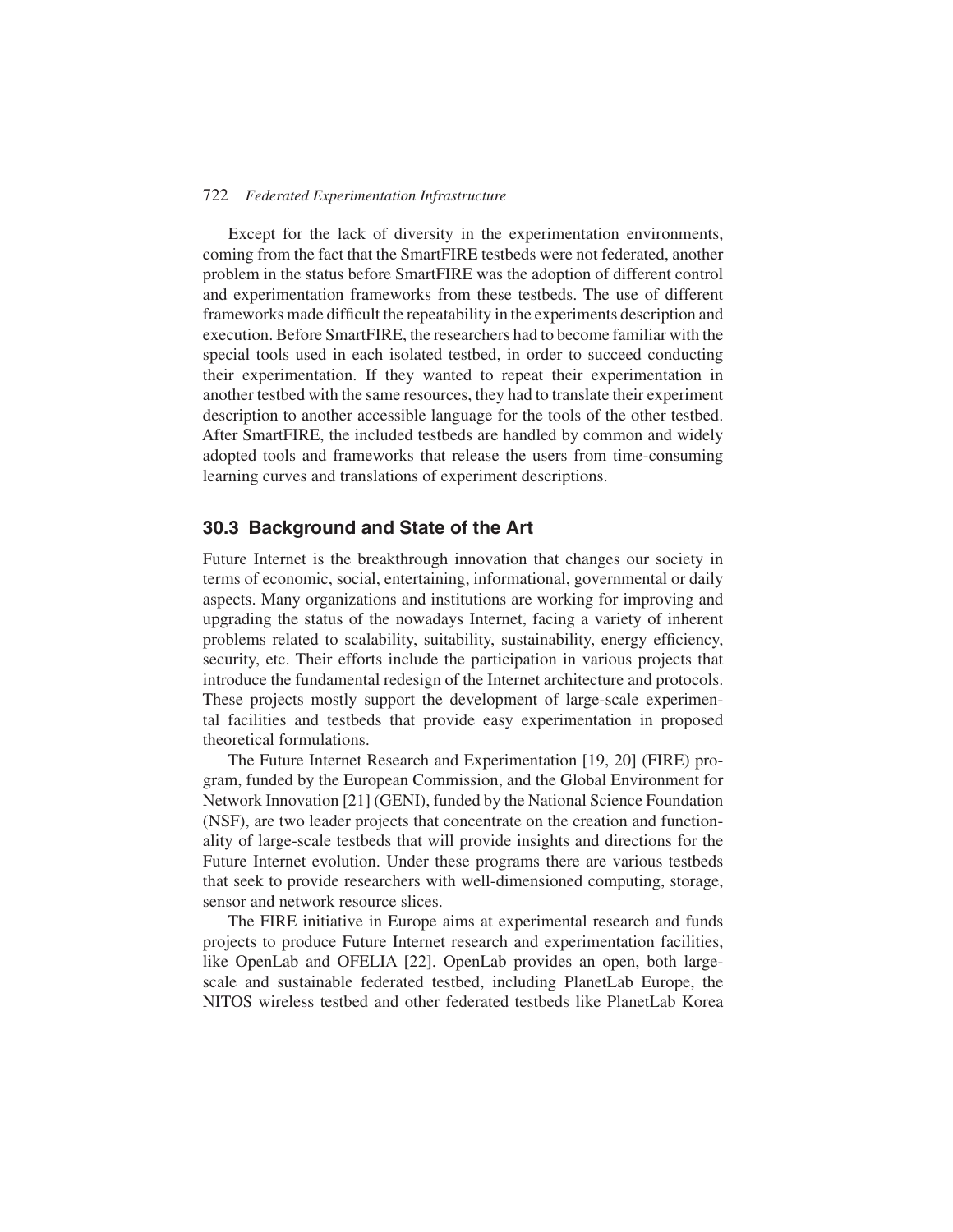and PlanetLab Central. OFELIA is another program that provides OpenFlowbased experimentation capabilities to experimenters and researchers, spanning multiple OpenFlow-based islands in Belgium, Germany, Spain, Switzerland, UK, Italy and Brazil. Fed4FIRE is the newest effort to create a federation of all FIRE testbeds, providing easy access to them through a powerful and well accepted set of tools, which is elaborated in synergy with GENI.

OMF6 is the latest version of OMF, which is a generic framework included in the FIRE and GENI adopted tools and allows the definition and orchestration of experiments using shared resources from different federated testbeds. OMF6 is the successor of OMF5, which was originally developed for single wireless testbed deployments, but now it is extended to support multiple deployments and various features. Its architecture is modular consisting of different components endowed with the operation of the experiment orchestration and the resource control. As it is depicted in Figure 30.2, using a simple human readable experiment definition, OMF6 is supporting the whole experiment lifecycle, cooperating also with its accompanying framework, OMF Measurement Library (OML). The experimenter submits a simple script to the OMF6 Experiment Controller (EC) and the underlying functionality is responsible for setting up the resources, running the defined applications and collecting the results in an organized way.



**Figure 30.2** OMF6 architecture.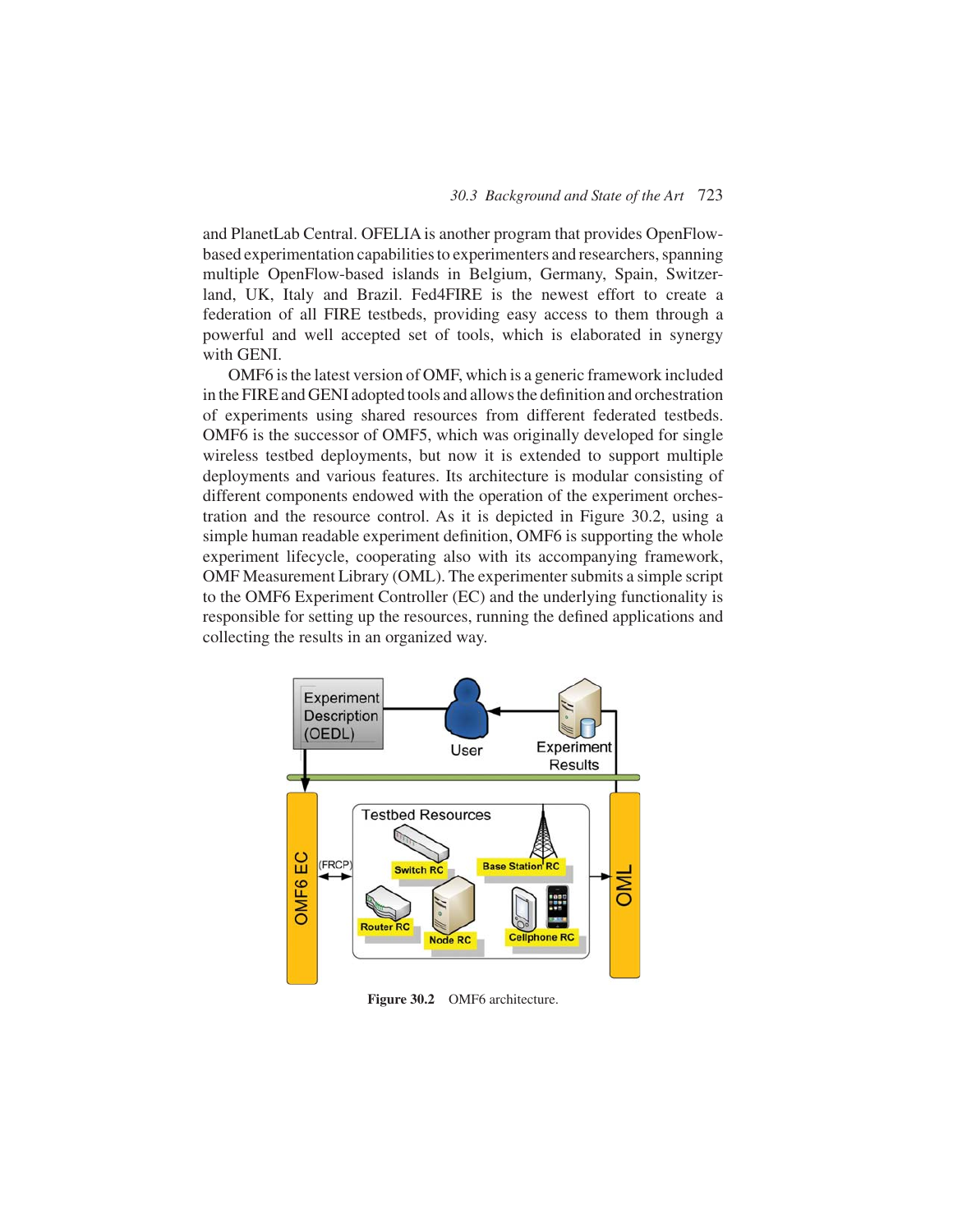First, OMF6 provides a domain-specific language based on an event-based execution model to fully describe even complex experiments (OEDL). OMF6 also defines a generic resource model and concise interaction protocol (FRCP), which allows third parties to contribute new resources as well as develop new tools and mechanisms to control an experiment. It uses a standardized sequence of messages sent by the EC to the Resource Controllers (RCs) and vice versa. The RC is a daemon that behaves as a proxy between the EC and the resource, translating the messages of the EC to executable commands for the resource and vice versa. Testbed operators are able to use this flexible protocol to extend the experimenter's control on new testbed resources or even establish federations of testbeds, thus enhancing the experimentation ecosystem. In SmartFIRE, we took advantage of this feature in order to extend OMF6 support to OpenFlow and SDN resources, such as Click Modular Routers. In this way, there is one framework in the experimental plane that is able to coordinate the experimentation over network topologies with both wireless and SDN resources.

In the control plane, both FIRE and GENI have designed the Slice Federation Architecture (SFA), defining the interface that should provide each testbed want to be federated. The testbeds resources have to be described in RSpecs (Resource Description) and managed by a SFA Aggregate Manager (AM), which provides a SFA compatible interface. This interface enables the discovery, reservation, provisioning and releasing of all testbed resources in a unified and common way. MySlice is a software tool that interacts with the SFA interfaces and provides a portal, where the user is able to see the testbeds, as well as information about their location, status and resources (see Figure 30.3). The SFA and MySlice are already used by many FIRE projects, including OpenLab and Fed4FIRE, and they are also adopted by SmartFIRE.

## **30.4 Approach**

As we have already mentioned, the set of KR and EU experimental infrastructures consists of five and three testbeds respectively, each one featuring unique characteristics. Except of expanding the OMF6 framework to support all these features, SmartFIRE did significant work to also extend the OpenStack [23] and ProtoGeni [24] frameworks. The extended OMF6 framework is now utilized by the SNU, KAIST, ETRI, UTH, iMinds and UMU testbeds, while the corresponding versions of OpenStack and ProtoGeni are exploited by the GIST and KISTI testbeds respectively. All these testbeds are federated in the control plane with use of the SFA based software of MySlice.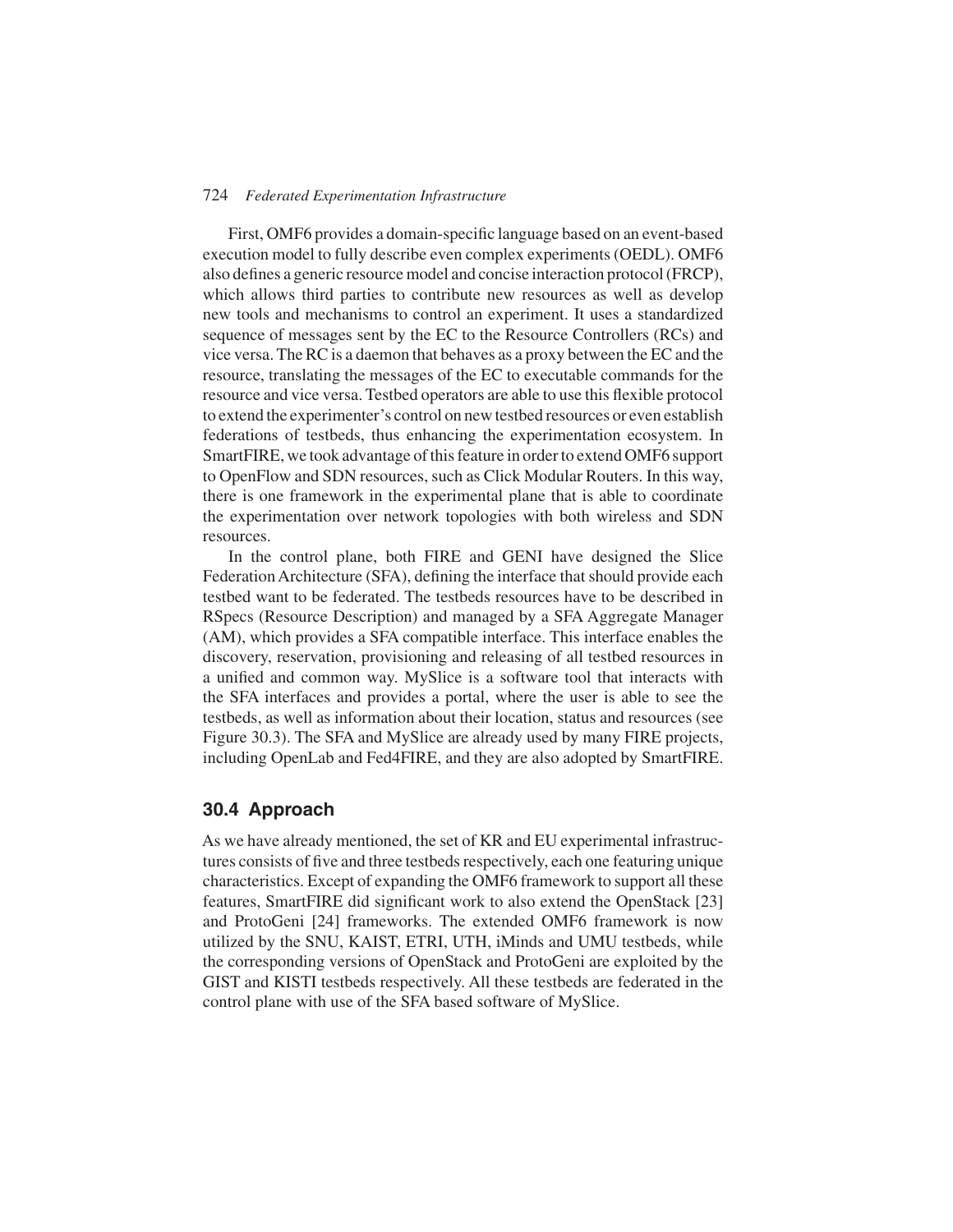*30.4 Approach* 725



**Figure 30.3** MySlice and SFA.

a) The contributions on the OMF6 framework are summarized below:

• **OMF6 extensions for ICN experimentation support**. ICN recently attracts much attention from researchers of Future Internet Architecture, due to its novel communication model, distributing/retrieving the contents by its name (i.e., "what") rather than accessing the location the contents resides ("where"). "Cisco's Visual Networking index: Global Mobile Data Traffic Forecast Update, 2013–2018" reported that the communication behavior of Internet has been shifted to publisher/subscriber model, which is more optimistic for content distribution/retrieval. However, the current IP-based Internet architecture is not designed to accommodate this communication model.With this motivation, ICN proposes to remedy the problems the Internet encounters (i.e., an inefficient communication model for contents distribution and retrieval) exploiting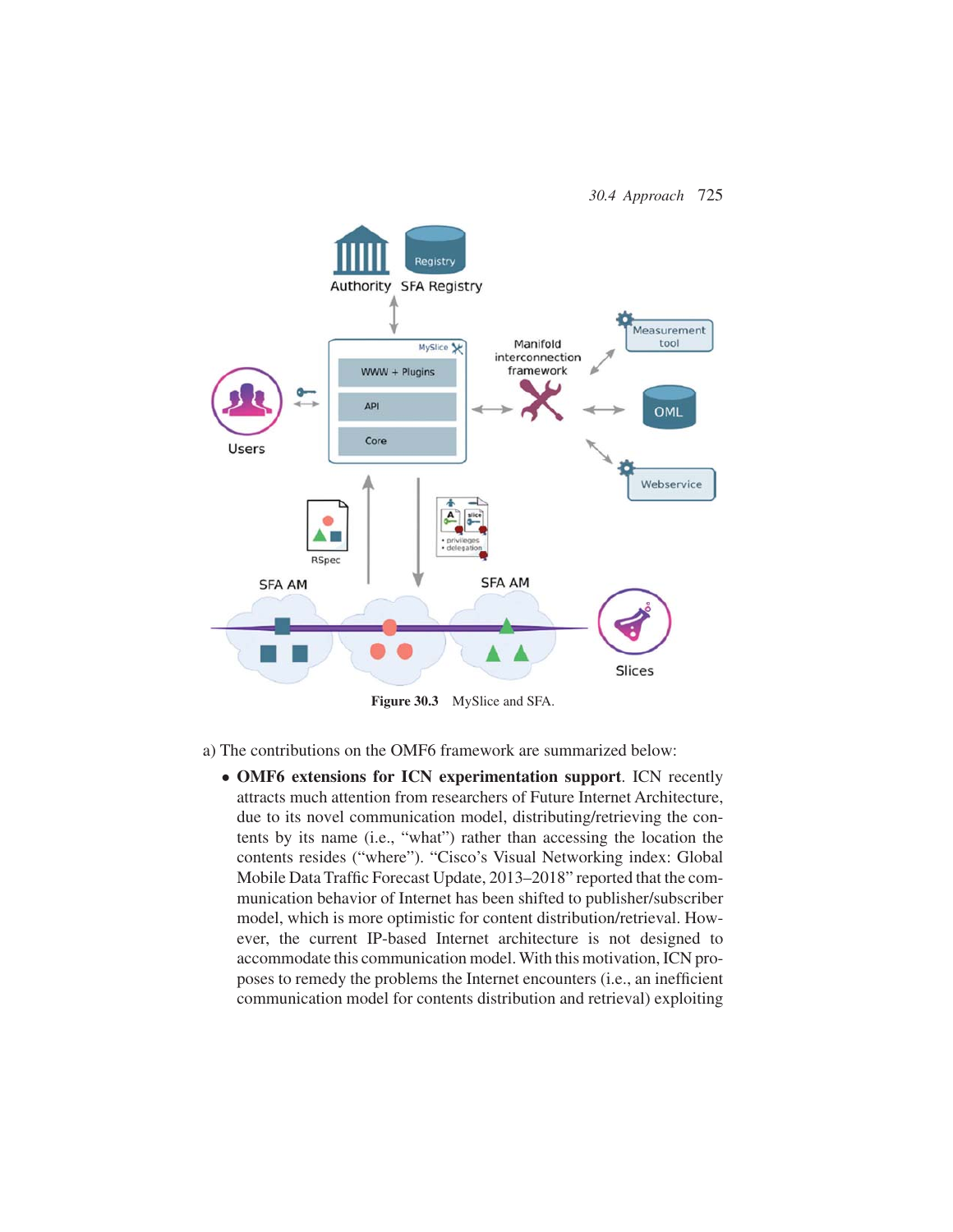the capabilities of SDN. Appropriate OMF6 extensions are required for enabling the configuration of ICN topologies with parameterized number of content publishers and subscribers.

• **Enabling experimentation on Mobility-based communication using OMF6**. GENI has noted that wireless/mobile will be the major access means for Future Internet. MOFI effectively realizes a seamless mobility architecture in the Future Internet. It utilizes Host Identifiers (HID) that represent "who is the user (human) or user's equipment (host)?" and Locators (LOC) that represent "where is the user or the equipment?". The HID is decoupled from the LOC. The enhanced OMF6 framework of SmartFIRE is able to control and manage domain networks that contain various Open-vSwitch (OvS) [25] resources as access routers and follow the MOFI architecture.

# • **OMF6 support for new software and hardware resources, like**:

- The OvS software that enables the creation of virtual switches with use of Linux operated computers.Although Open-vSwitch has been initially developed for managing wired networks by creating virtual switches, it can be efficiently used for managing wireless interfaces that are parts of such a switch.
- The Click Modular Router is another long established software tool that its capabilities can be exploited for SDN development. More specifically, Click enables the development of Software Defined Routers with use of Linux operated computers. In [26], the authors present how they utilize Click and OMF6 to experiment with distributed loading shedding schemes.
- The FlowVisor [27] software that enables the slicing of OpenFlow switches. FlowVisor will be used as the network virtualization layer, allowing for the physical network to be sliced by the control framework, and for each slice to be controlled by the OpenFlow controller associated with this slice. This feature is very crucial for testbed facilities with slicing mechanisms, enabling the simultaneous use of the included resources from multiple experimenters.
- The Linux operated computers named M-Boxes, which enable the experimentation on virtual wireless topologies with use of Virtual Machines (VM) and OvS.
- Wireless Access Points (AP) that are extended in order to be controlled even in terms of the utilized transmission power. The experimentation with wireless APs illustrates the big difference between the theoretical and actual performance of the protocols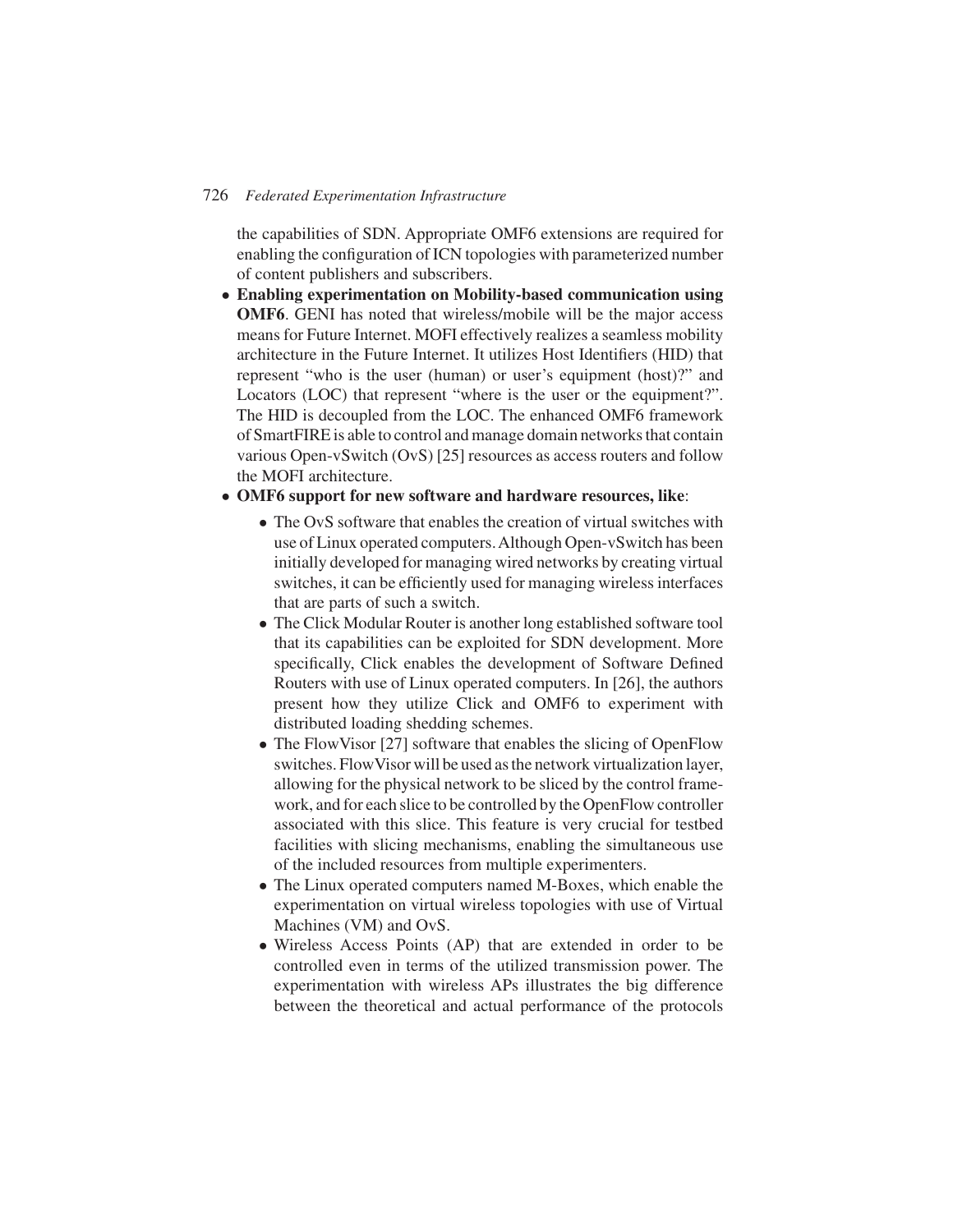for wireless networking. In the experimental research, the use of actual radio resources is becoming more and more important and the need for a real wireless environment testbed is increasing.

- b) The contributions on SFA and MySlice are:
	- **The development of the SmartFIRE portal**, which provides a graphical user interface that allows users to register, authenticate, browse all SmartFIRE testbeds resources, and manage their slices. This work was important to provide a unified and simplified view of many hidden components to the experimenter.
	- **The definition of new RSpecs for the new SmartFIRE resources**. In this way the new resources can be viewed in the SmartFIRE portal. Of course, the RSpecs are reproducible and it is not needed to be defined again for the same type of resources used in another testbed.
- c) Last but not least, the physical interconnection of the EU and KR testbeds and their federation in a unified experimentation platform that enables their control and management through a single framework.

# **30.5 Technical Work**

#### **30.5.1 ICN-OMF**

Although there are lots of proposals investigating on architecture of ICN, their methodologies to evaluate and validate ideas still stay at unrealistic simulation or small-scale emulation. However, to become a new protocol deploying at the production networks, it should be validated and evaluated on real physical testbed, providing scalability, configurability, and low-cost to researchers. Thus, if there is a formulaic testbed for ICN, the experimenters can only focus on their own experiments without concerning cumbersome learning curves. SmartFIRE developed and deployed ICN-OMF, leveraging and extending OMF6 to control and manage globally dispersed ICN nodes (i.e., publishers, subscribers, or routers).

The experimenter is able to use OEDL to describe the ICN experiment, while the final ED is given to the EC which communicates with the ICN-RCs, as it is illustrated in Figure 30.4. The whole experimentation process is the same with the OMF6 one that was described before, with the only difference that all related parts are enhanced to support ICN experimentation. In particular, the ICN-RC is responsible for configuring the physical nodes by creating virtual switches and virtual machines behaving as ICN nodes on demand.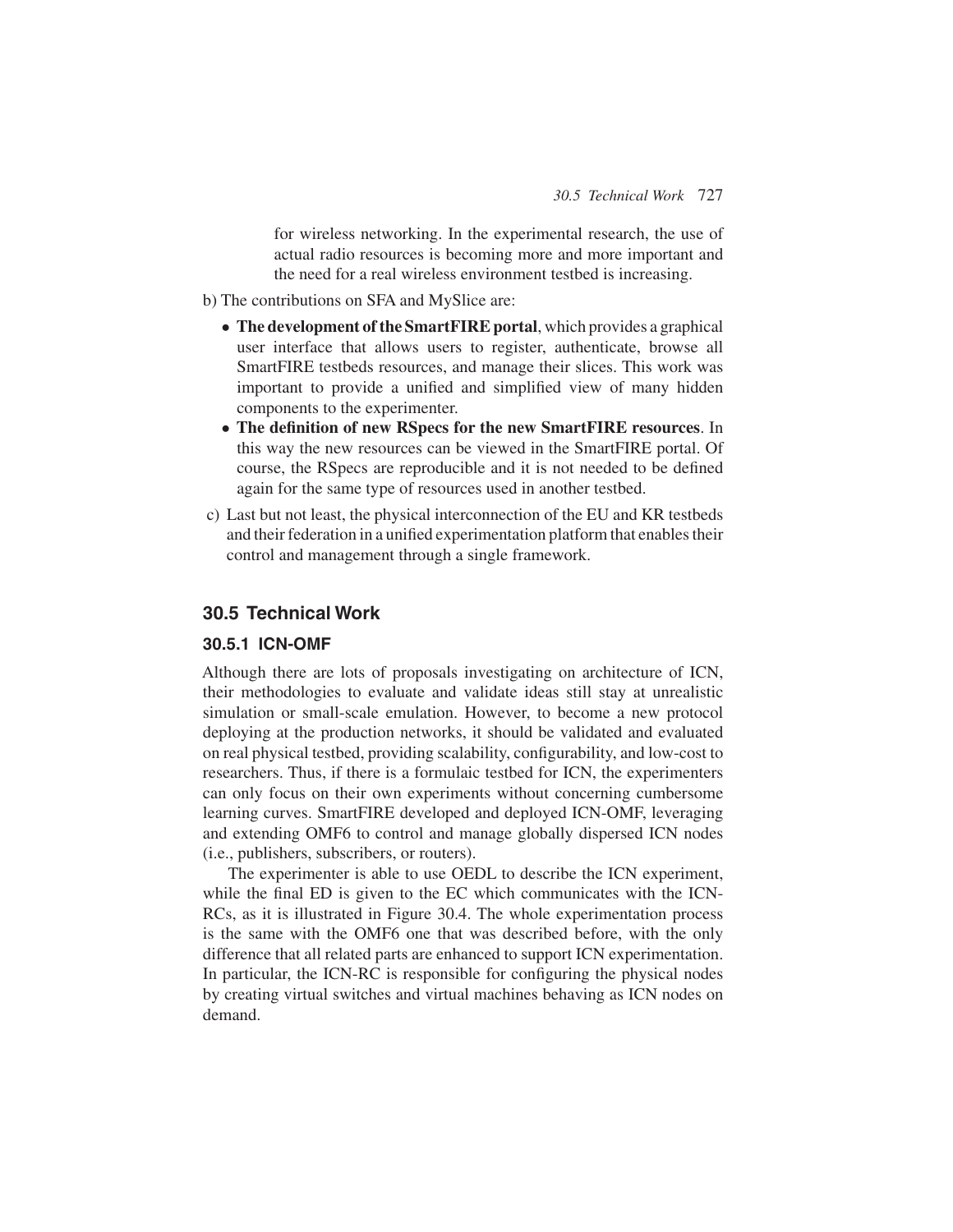

728 *Federated Experimentation Infrastructure*

**Figure 30.4** ICN-OMF framework.

Since ICN is a clean-slate network architecture that is not compatible with the current IP-based network, ICN networks are built as overlay networks. The CCNx open-source software is used, since it is one of the most well known candidates for ICN and it is widely used. SmartFIRE experimenters are able to utilize this framework in order to validate and evaluate their ideas in a convenient way.

# **30.5.2 MOFI-OMF**

ETRI builds the MOFI testbed which consists of multiple domains interconnected through a global backbone network, such as Internet. All communication entities have one or more global HIDs that are necessary for the development of end-to-end communication channels. In the MOFI architecture, each domain network has multiple Access Routers (ARs) that take care of attached communication entities and one or more Gateways (GWs) that interconnect the domain networks through the backbone network. This network architecture is implemented with use of OpenFlow and SDN technologies. The ARs are based on the Open-vSwitch software and they are controlled by OpenFlow NOX controllers. These controllers are responsible for the domain networks, as well as the GWs that support the inter-domain communication.

In order the MOFI testbed to be operated and managed by OMF6, SmartFIRE extended OMF6 to control and manage the MOFI domain networks consisting of various resources such as the OvS based ARs and GWs.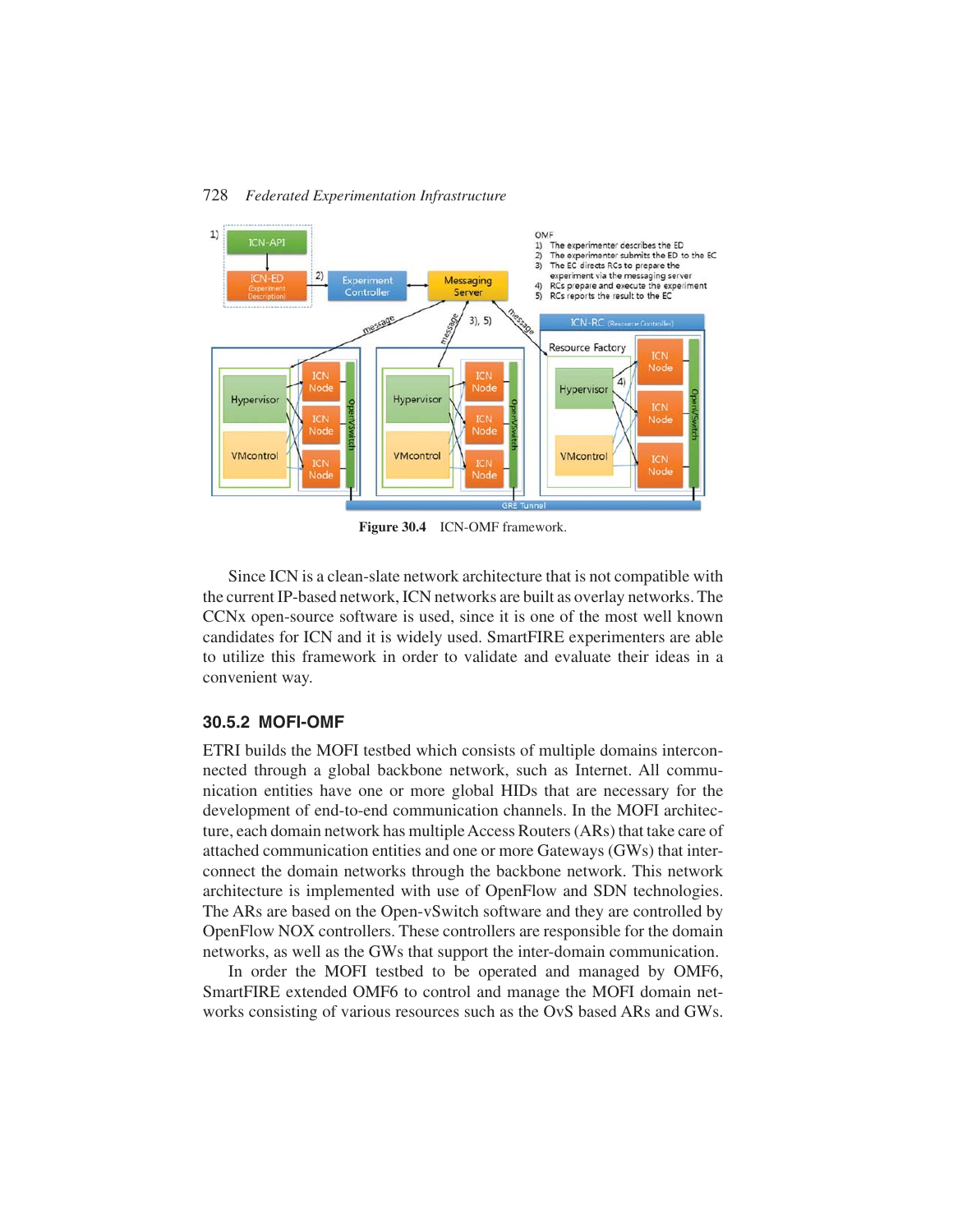As it is depicted in Figure 30.5, MOFI network domains are created with use of OvS instances which are configured by the corresponding RCs. The OvS instances are either the points of attachment for the hosts or the GWs that interconnect the domains. Both RCs and EC are able to support the description and control of specific MOFI components, which are identified and used by the experiments without the need to deploy the full networking stack on a generic resource. During the configuration phase of resources, OMF6 deploys specific links among the components, thus the switches and routers are connected to each other and to the hosts. Moreover, OMF6 manages the specification of low-level software components, such as kernel modules. This is addressed during the resource set-up phase so the general deployment of the networking element into the resource is sped up and the experiment definition is simplified. Network links should be supported as a special resource, which is not supported now, since the links are associated to the resources they are connected.

# **30.5.3 Open-vSwitch (OvS)**

The creation of virtual OpenFlow switches relies on OvS, which is used in multiple commercial products and runs in many large scale production networks. Although OvS has been initially developed for managing wired networks by creating virtual switches, it can be efficiently used for managing



**Figure 30.5** MOFI-OMF framework.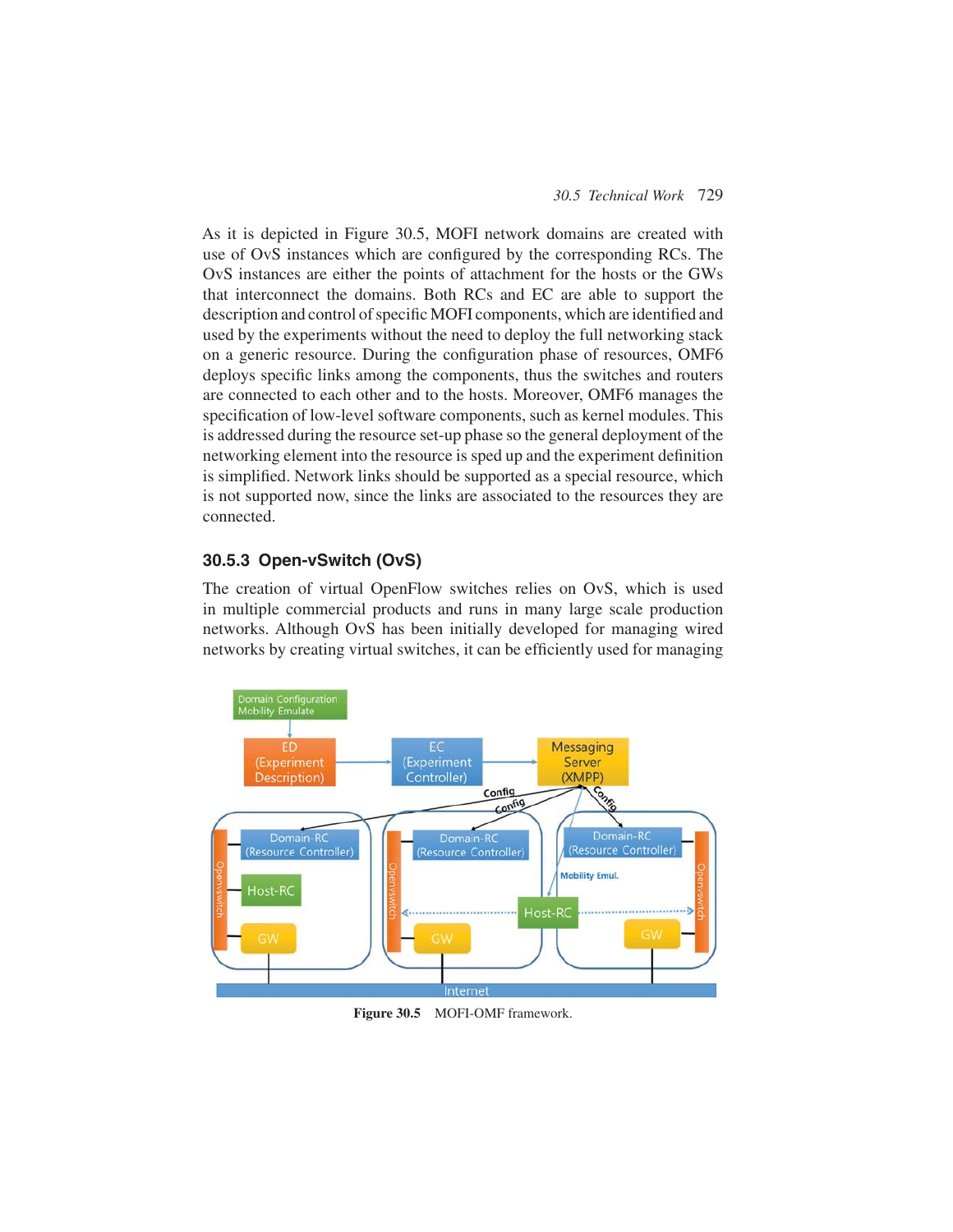wireless interfaces that are parts of a switch. If such an interface is placed in OvS, the experimenter has the ability to intercept the traffic that is exchanged over the wireless interface as Ethernet based frames (since the wireless header is removed upon each packet reception by the wireless driver). Although this seems to be a time saving advantage for the researcher, it also poses many questions regarding the controllability of the SDN enabled wireless switch. To this aim, SmartFIRE enables a Simple Network Management Protocol (SNMP) agent process on the wireless nodes, which allows us to remotely configure the wireless interfaces in a software defined manner.

Based on these processes for creating wireless OpenFlow switches, Smart-FIRE developed the corresponding extensions to the OMF6 framework that allow this functionality. The OMF RC entity is significantly extended, in order to be in charge of receiving the proper configuration messages and applying the corresponding settings to the resources. All the existing commands of the OvS API are supported by our extensions. Complementary to this, SmartFIRE developed the appropriate exchange messages among the OMF6 entities for instructing the RC to send the appropriate snmp-set commands for configuring the wireless interfaces, and the snmp-get commands for retrieving their status. Accordingly, the OMF EC entity, which is in charge of sending the appropriate messages to the RC based in the experiment description submitted by the user, has been extended to support this functionality.

The messages exchanged are based on the FRCP standardized by the OMF6 research community. With our extensions, the experimenter can now use the testbed framework to transparently create and configure virtual switches, combining even wireless resources, in large scale using a user friendly and human readable experiment description. An example of such a setup is the configuration of an OvS instance consisting of the wireless interface of a node, the initiation of an OpenFlow controller to control this switch, and multiple wireless clients to connect and generate traffic accordingly on the wireless network, in a single experiment definition. The aforementioned OMF6 extensions have been developed and evaluated using virtual switches combining several heterogeneous wireless technologies. Namely, our extensions support the concurrent operation and configuration of Atheros and Intel based Wi-Fi interfaces, Intel and Teltonika WiMAX interfaces and Huawei LTE interfaces in a single OpenFlow wireless switch.

## **30.5.4 Click Modular Router (Click)**

Click Modular Router is another long established software tool that its capabilities can be exploited for SDN development. More specifically, Click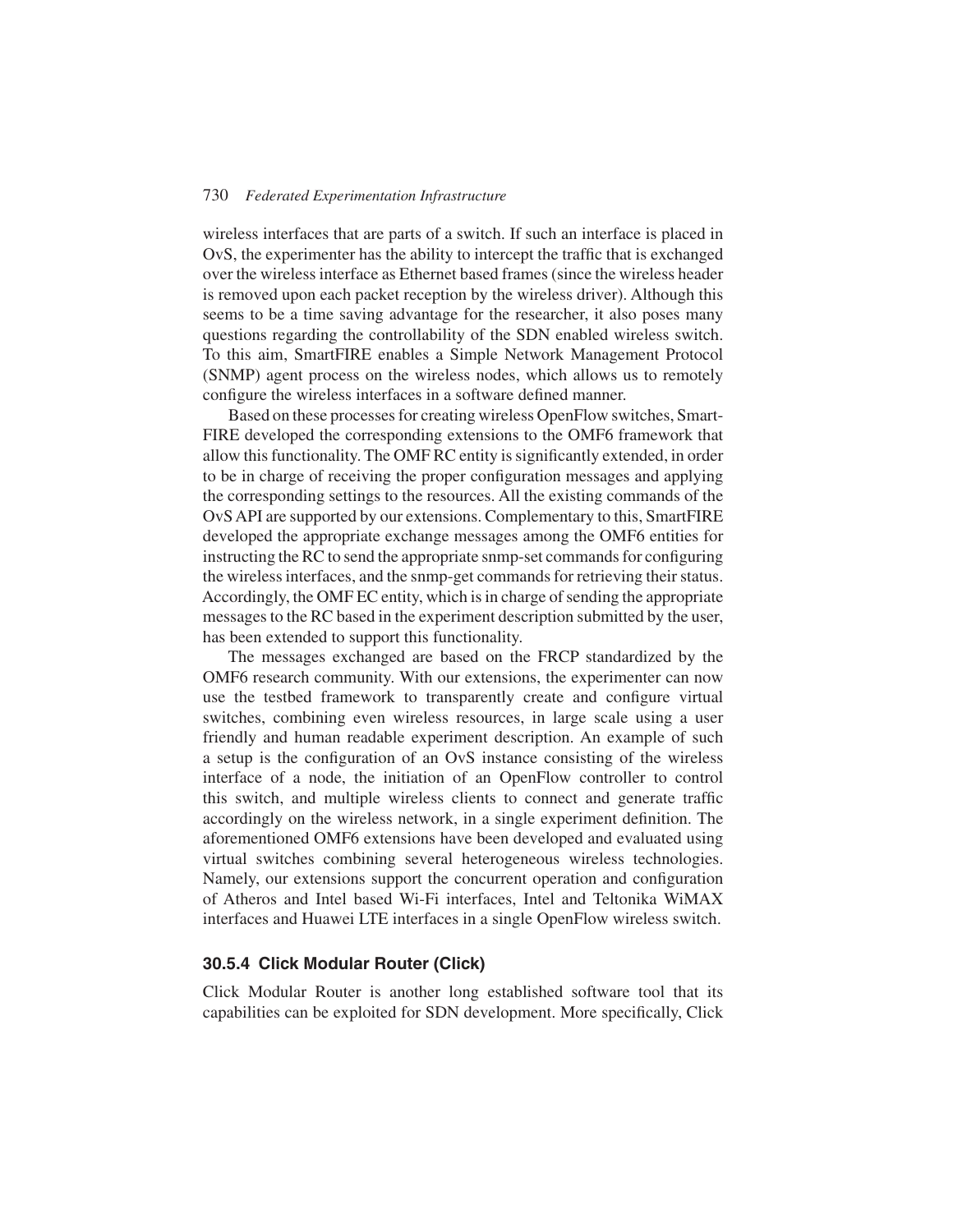#### *30.5 Technical Work* 731

enables the development of Software Defined Routers with use of Linux operated computers. In Roofnet [28], Click developers investigated wireless connectivity issues and proposed a routing algorithm named after it. Their framework is extensible and well documented, enabling the implementation of many routing algorithms with significantly low effort. The alternative option for packet forwarding in a wireless mesh is the 802.11s protocol, that relies on a similar approach called path selection. Nonetheless, Click is much more flexible and extensible than the existing 802.11s implementations. Many testbeds utilize Click to implement wireless mesh networks, enforcing their computer resources to behave as wireless software defined routers.

Our extensions to support the Click framework have not been so straightforward as for the OvS framework. Since Click is a highly configurable tool, with many users being able to develop their own extensions of the supported functionality using Click elements or modules (as they are called by the supporting community). However, SmartFIRE follows a different approach in order to support as many as possible configurations. The corresponding RC is only responsible for executing the Click router in the user-space level with the appropriate arguments. The experimenter submits to the EC a configuration file that describes the desired Click settings.With this approach, the experimenters can now define new elements, which did not exist at the time that our developments took place, and use them to orchestrate their experimentation in large scale mesh networks. SmartFIRE has moved one step beyond in the extension of our framework and enabled OML support in the core Click system, responsible for capturing the output of Click execution and injecting the measurements in an OML database. Using our provided hooks in the Click version 1.8, the experimenter can easily support new measurements from the lately released elements.

#### **30.5.5 FlowVisor**

FlowVisor behaves as a network hypervisor, which enables the concurrent usage of an OpenFlow switch by multiple experimenters. FlowVisor is nothing more than a special purpose OpenFlow controller, which acts as a transparent proxy between any OpenFlow switch and multiple experimentation specific OpenFlow controllers. From the perspective of the OpenFlow switch, FlowVisor is its controller. It isolates parts of the underlying hardware switch and provides access to these subparts to experimentation specific controllers. Slicing might depend on several attributes of the switch, like for example the number of ports used, the physical switch memory or processing power utilized per controller instance. The slicing may also be based on the packet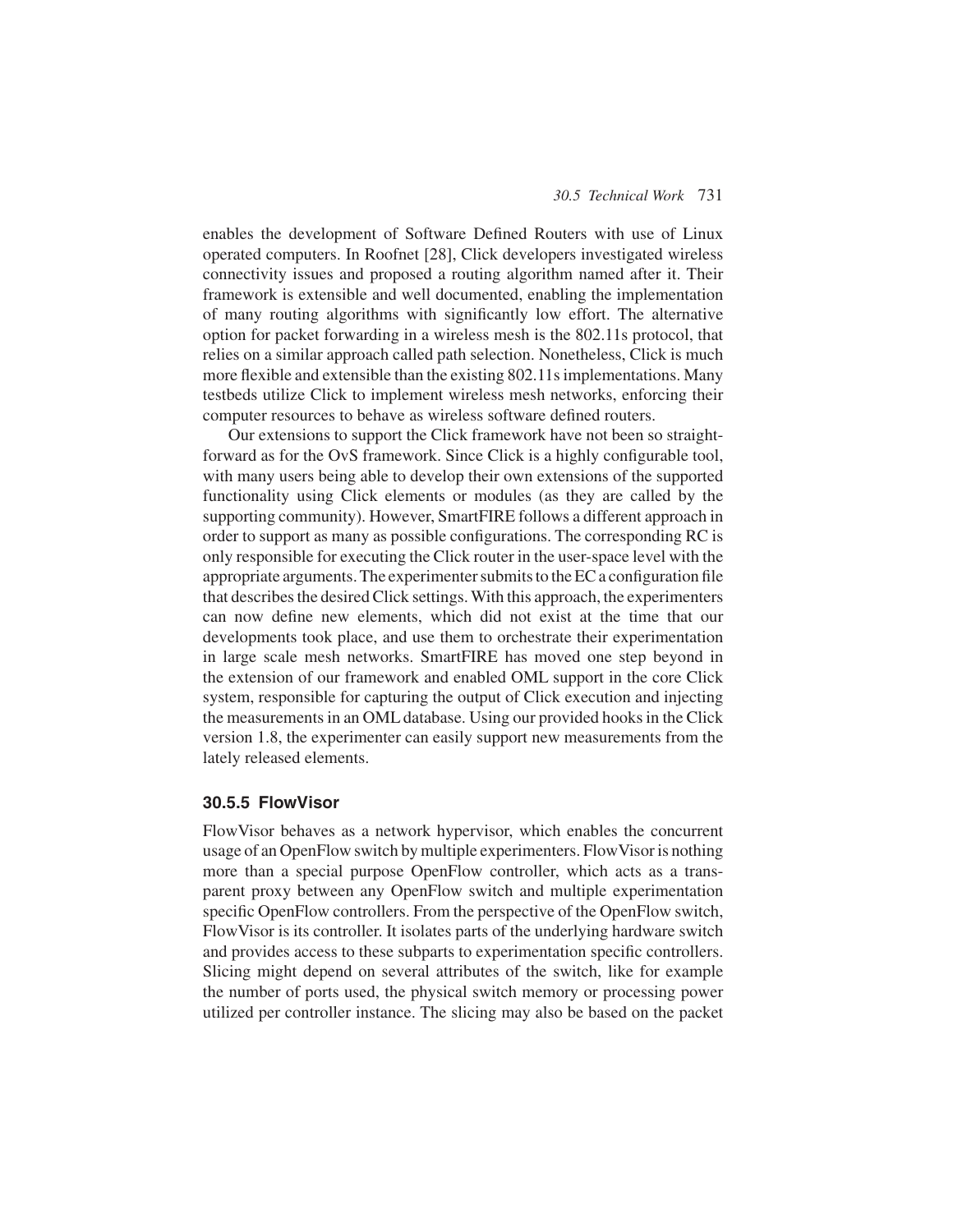flow characteristics, like the IP/MAC source and destination addresses or the VLAN tagging.

SmartFIRE extended OMF6 to control the FlowVisor process and allocate completely isolated OpenFlow switch slices upon a user's request. The slices are isolated based on the switch's physical ports, thus preventing each experimenter to interact with the traffic intended for another slice. When a user reserves testbed nodes attached to a physical switch, OMF6 transparently creates an OpenFlow slice, consisting of the ports where the reserved nodes are attached. As it is illustrated in Figure 30.6, with only the OMF6 functionality without the SmartFIRE extensions, each user reserves two nodes that share a wireless connection using an idle or non interfering with other users' wireless frequency. Our extensions take place at the wired OpenFlow enabled backbone connection of the nodes, and upon the node reservation set up the appropriate FlowVisor instance which abstracts the testbed switch that the two depicted nodes connect to.

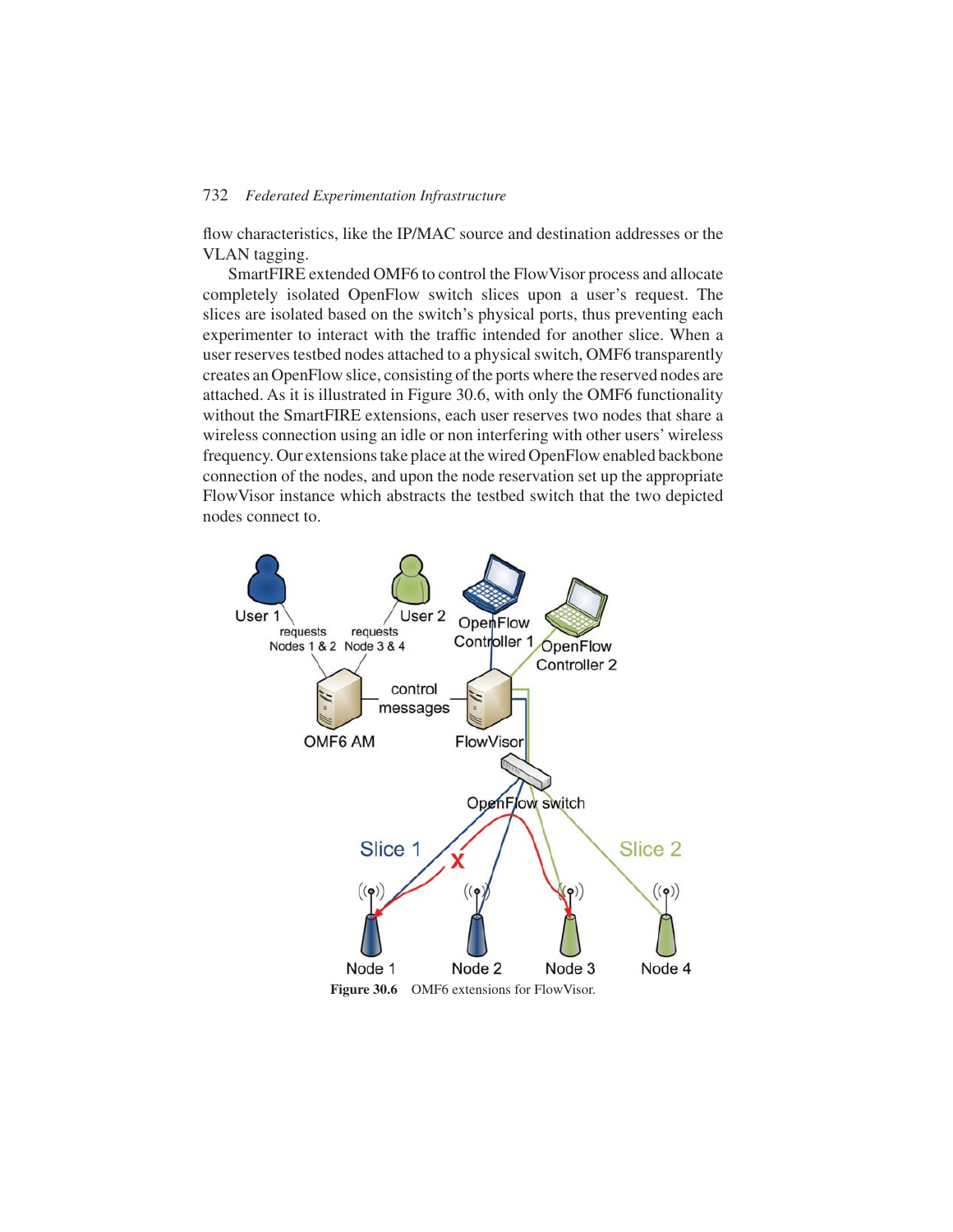## **30.5.6 Open WiFi+**

SmartFIRE uses both commercial and open source APs to implement an experimentation environment close to the actual environment. Firstly, Open Wi-Fi+ was using commercial APs which can be found in the market. Secondly, by deploying the APs in a real office, SmartFIRE developed a Wi-Fi environment for experimentation under real world settings. Now, Open WiFi+ supports 8 APs, and the user is able to control each AP's transmission power. By using the power control, the user can change the wireless topology of his/her experiment.

#### **30.5.7 SFA and MySlice**

SFA has been designed as an international effort, originated by the GENI framework, to provide a secure common API with the minimum possible functionality to enable a global testbed federation. It provides a secure API that allows authenticated and authorized users to browse all the available resources and allocate those required to perform a specific experiment, according to the agreed federation policies. Therefore, SFA is used to federate the heterogeneous resources belonging to different administrative domains (authorities) to be federated.

The federation architecture adopted in SmartFIRE project is composed of 3 main components:

- Registry
- Aggregate Manager
- MySlice portal

The SFA Registry holds the certificate of the root authority of the federation. Its database is responsible for storing the users and their slices with the corresponding credentials. The project partners have decided to use a central Registry for the SmartFIRE federation. This component can also be federated with other Registries by exchanging certificates as a proof of trust relationship. The SmartFIRE federation is structured as a hierarchy of partner institutions. Each institution is responsible of its users and must validate the requests of new users belonging to their institution.

Another component of the SFA layer is the AM, which is required in each SFA-compliant testbed. The AM is responsible for exposing an interface that allows the experimenters authenticated by the Registry to browse and reserve resources of a testbed. The SFA AM exports a slice interface that researchers interact with to set up, control, and tear down their slices. Each testbed has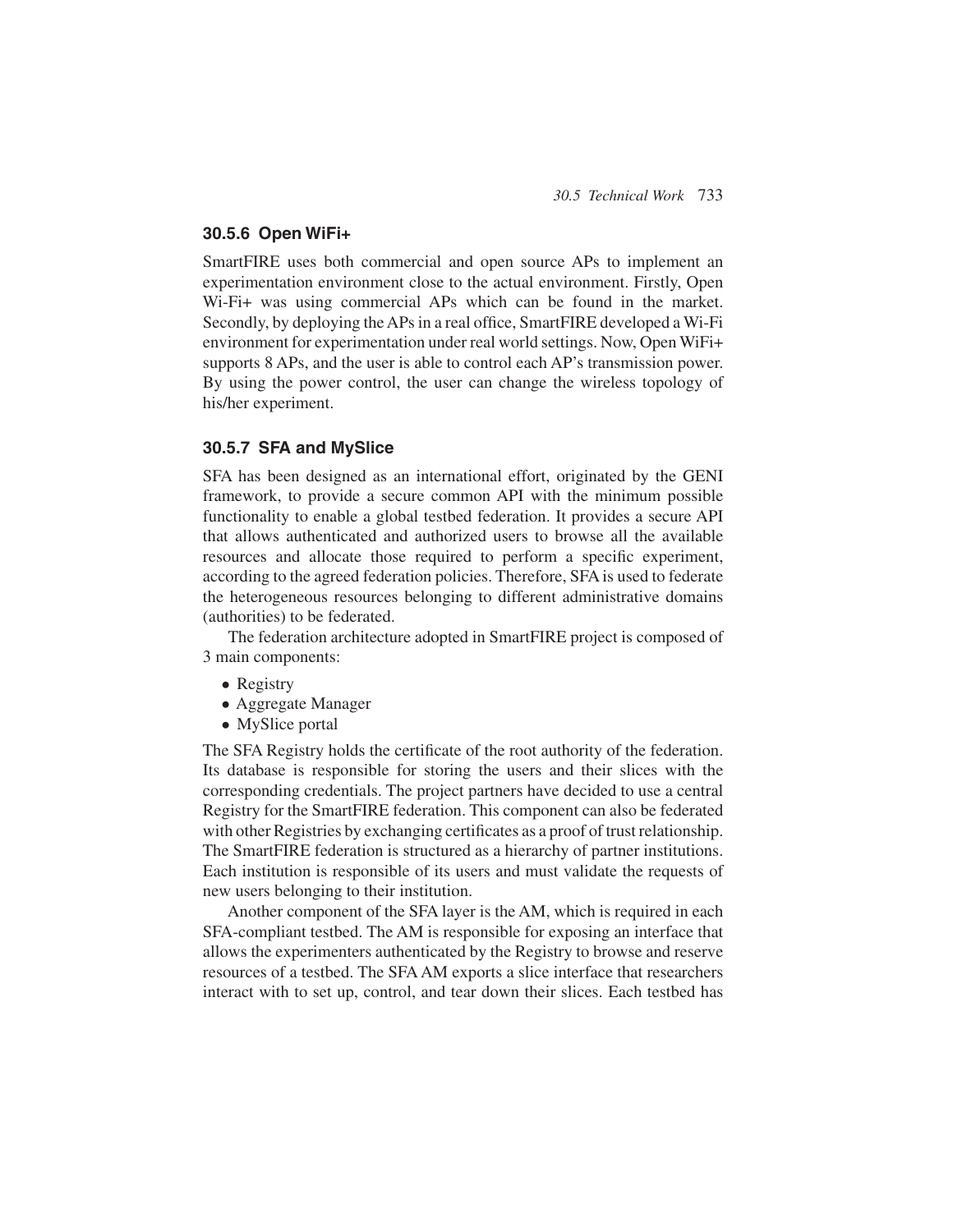|              |                | $\frac{1}{2}$         |
|--------------|----------------|-----------------------|
| Institution  | Testbed        | <b>AM Software</b>    |
| <b>UTH</b>   | <b>NITOS</b>   | <b>OMF-SFA Broker</b> |
| <b>UMU</b>   | GAIA           | <b>OMF-SFA Broker</b> |
| <b>SNU</b>   | <b>ICN-OMF</b> | <b>OMF-SFA Broker</b> |
| iMinds       | w-iLab.t       | <b>OMF-SFA Broker</b> |
| <b>KISTI</b> | KISTI-Emulab   | ProtoGeni             |
| <b>KAIST</b> | Open WiFi+     | <b>OMF-SFA Broker</b> |
| <b>ETRI</b>  | <b>MOFI</b>    | <b>OMF-SFA Broker</b> |
| <b>GIST</b>  | OF@TEIN        | <b>SFA Wrap</b>       |

**Table 30.1** AM Software used by SmartFIRE testbeds

an AM, which relies on different software as shown in Table 30.1. But they all expose an SFA compliant API, allowing users to reserve resources across different testbeds.

MySlice was introduced by UPMC as a mean to provide a graphical user interface that allows users to register, authenticate, browse all the testbeds resources, and manage their slices. This work was important to provide a unified and simplified view of many hidden components to the experimenter. At the same time, it provides an open environment for the community to enrich the portal through various plugins specific to each testbed or environment. The basic configuration of MySlice consists on the creation of an admin user and a user to whom all MySlice users could delegate their credentials for accessing the testbed resources. In order to enable MySlice to interact with heterogeneous testbeds, MySlice has to be able to generate and parse different types of RSpecs; this task is performed by plugins. MySlice has been widely adopted by the community and is currently an international effort.As of today MySlice has been adopted by the following testbeds (or Projects): FIT (France), F-Lab (France), Fantaastic (EU), Fed4Fire (EU), Openlab (EU), FIBRE (Brazil), FORGE (EU), CENI (China), SmartFIRE (Korea) and III (Taiwan).

# **30.6 Results and/or Achievements**

# **30.6.1 Multi-Domain, ID-Based Communications and Seamless Mobility with MOFI**

One of the use cases proving the value of SmartFIRE platform is the mobility use case, which shows the service continuity using a video streaming application, when host moves and connects to different Access Routers (AR) and to different Gateways (GW) (as it is depicted in Figure 30.7. According to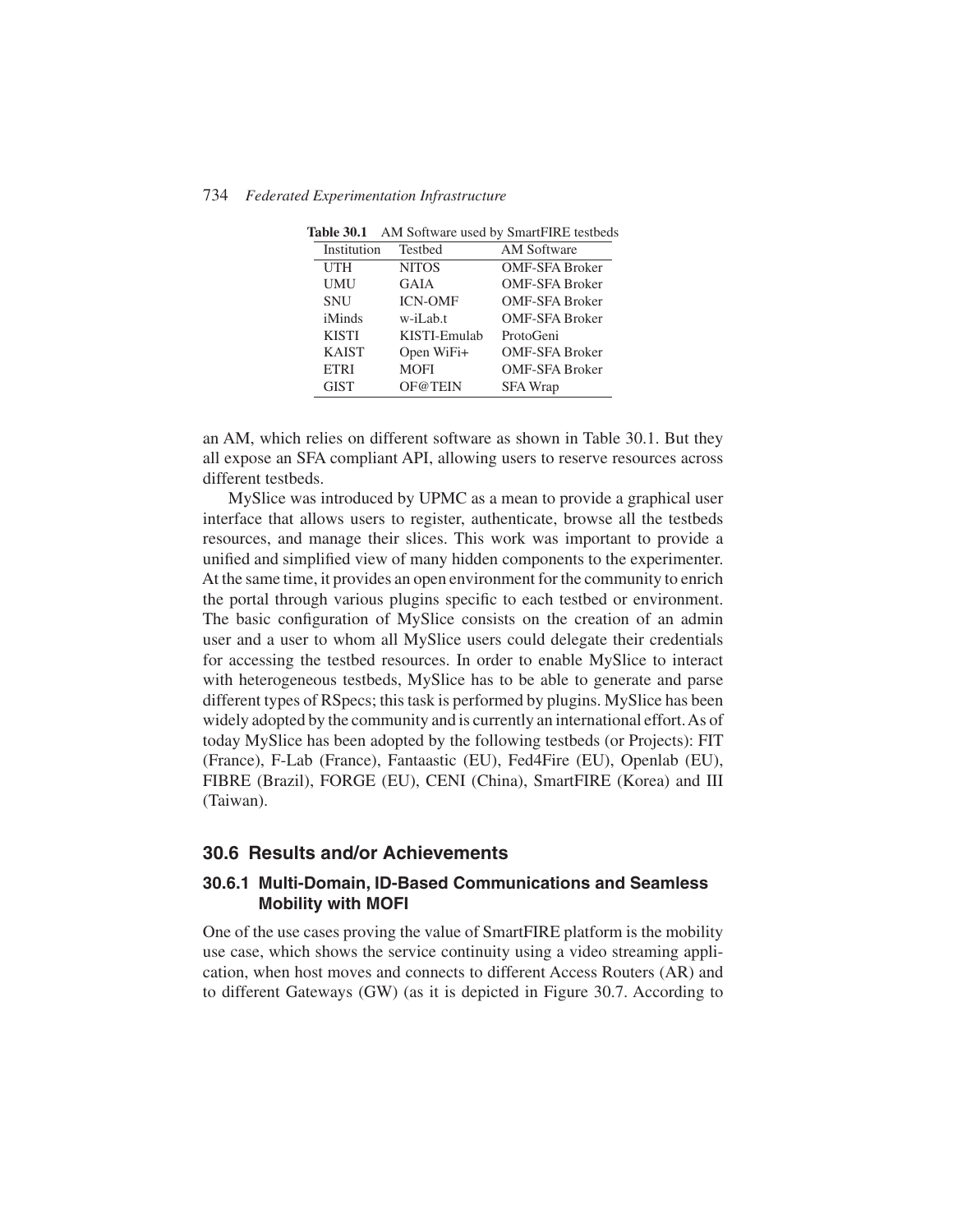#### *30.6 Results and/or Achievements* 735



**Figure 30.7** Seamless mobility scenario.

this use case, a video streaming server is deployed at UMU's domain network (Domain #1), while a video streaming client, which is a moving host, is located at one of the two ETRI's domain networks (Domain #3). The connection of both domains utilizes a dedicated Layer 2 intercontinental virtual link between UMU and ETRI. The video streaming application, which is installed in a server located in Domain #1, starts streaming to the client located in Domain #3, while the client moves to another AR whether in the same domain or to a different domain network (Domain #2). We have seen that video streaming service is provided continuously under this mobility scenario.

As we evaluate the above mobility scenario, the experimenter is able to continuously check the service by observing the experimentation messages, as it is depicted in Figure . This Figure 30.8 shows a connection between client and server. When the client moves to another domain, then the connection is lost for a while. After moving into another domain, the client registers its own Identifier to the new domain gateway by starting the HBR (Host Binding Request) process. The connectivity is resume soon and although video streaming is stopped for a while, after one second the client is able to deliver the streaming data smoothly.

In addition to the aforementioned mobility experiment, an extra experiment featuring multi screen streaming over the ID-based communication architecture of the MOFI testbed has been implemented. This experiment is designed to showcase the capabilities of the ID-based communication architecture for seamless service mobility. In particular, it focuses on a video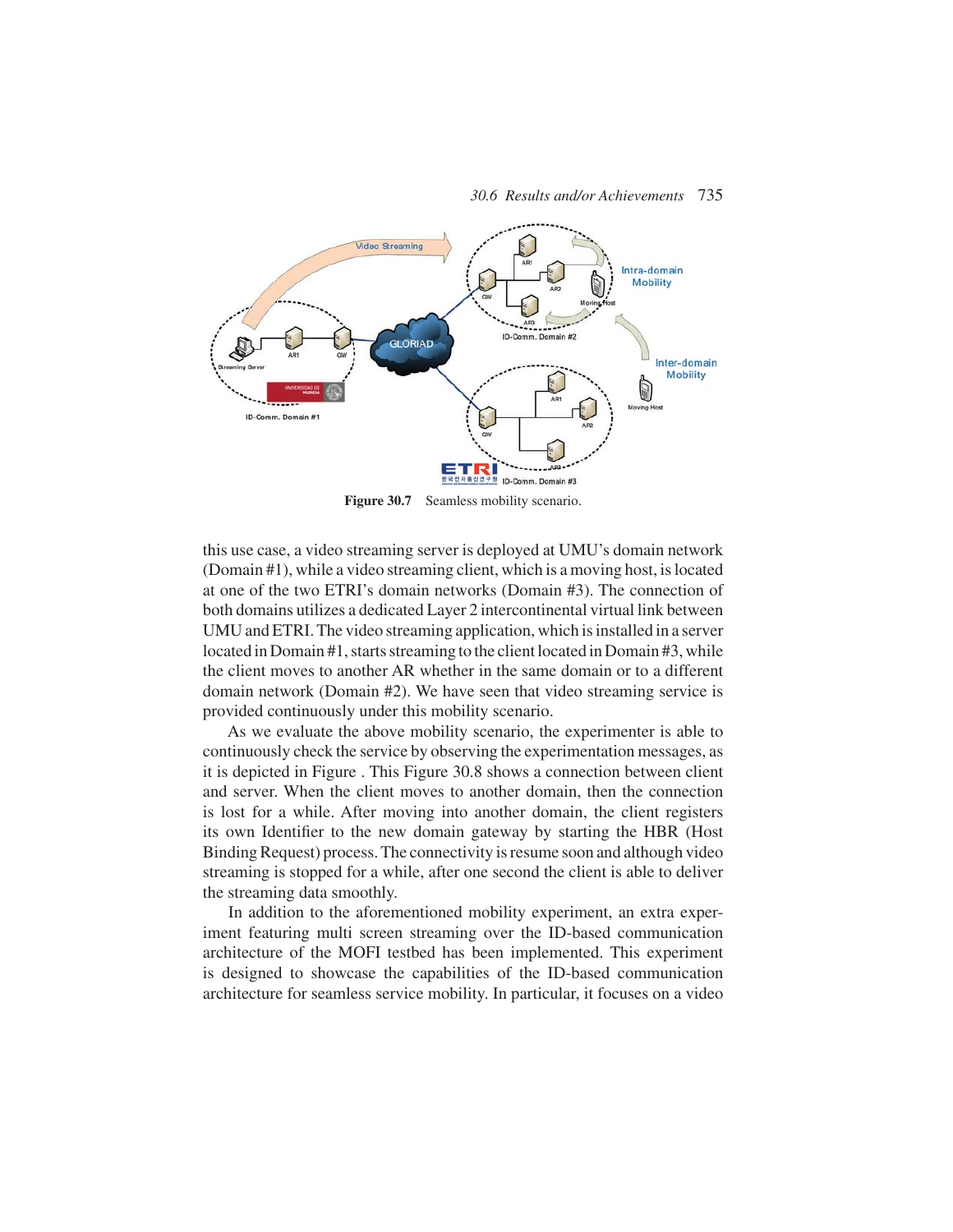

**Figure 30.8** Experimentation messages for handover.

streaming service that is dynamically directed to different mobile hosts. The demonstrated service is called multi-screen streaming service and shows the opportunities of the Service ID (SID) concept (SID is used to uniquely identify an upper-layer application or service that is running on the host).

This experiment is depicted in Figure 30.9 and was also demonstrated at ICT 2015. A MOFI domain network is consisted of an AR, a GW, and various screens (such as Smart Phone, Tablet and PC monitor) equipped with USB



Figure 30.9 Seamless service mobility scenario as multi-screen service.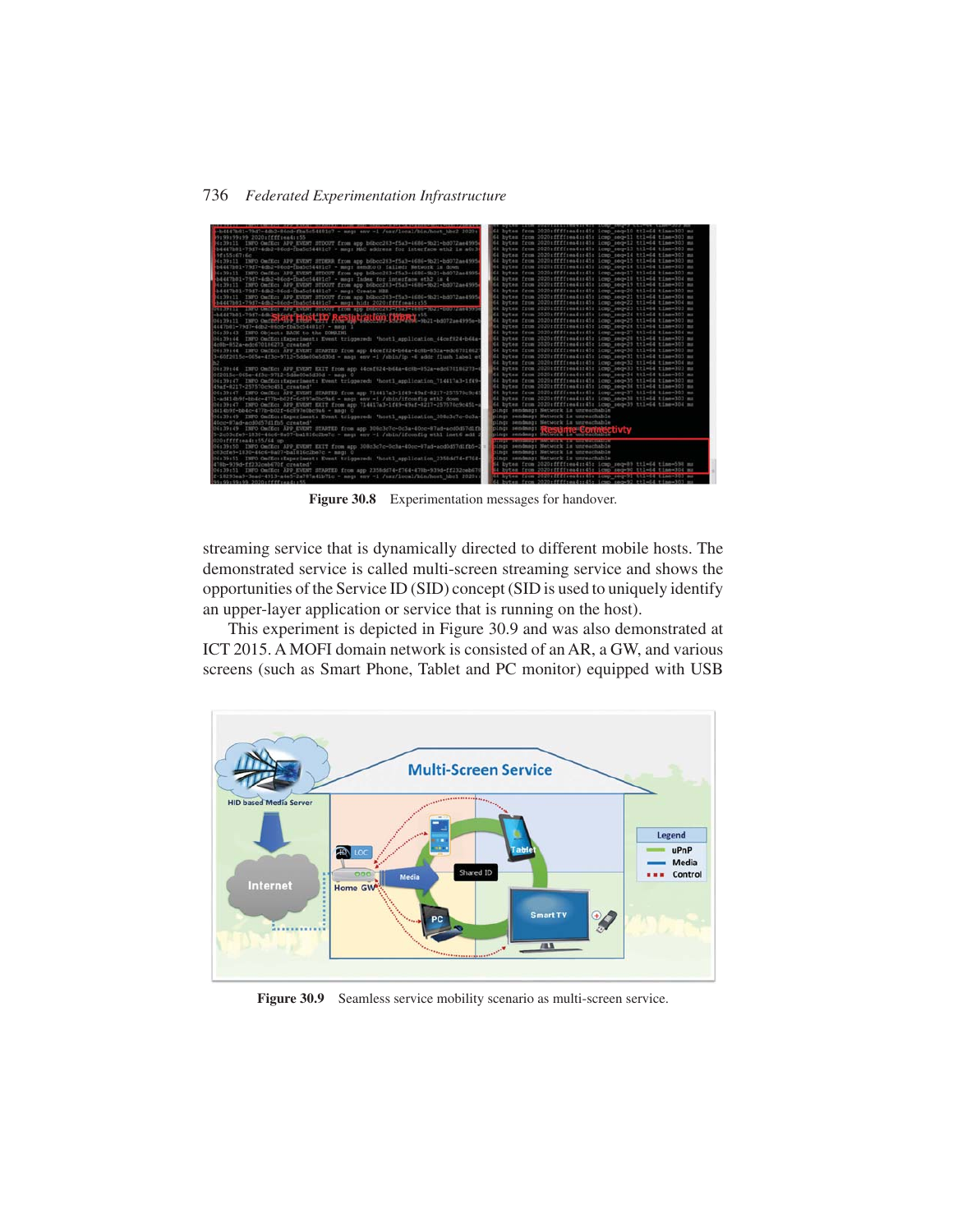dongles that provide the processing power. In the service mobility scenario, when these screens are already connected to the MOFI domain network, they start negotiating for a common SID (Service IDentifier). During this experimentation, a daily scenario is emulated, where a user is coming back to home from his/her work. The video is first streamed to the smart phone. When the user enters the house, a new ID-based domain is available to the phone and various screens are discovered after the end of the SID negotiation process. These screens share the same SID, which corresponds to the original smart phone's HID. At this point, the smart phone selects another destination screen that will receive the ongoing video stream. Since the MOFI GW maintains a table that maps each screen's HID to its location, the selected screen is assigned the same HID and as a consequence, the video is directly forwarded to the desired screen through the GW.

SmartFIRE showcases two types of mobility scenario, named server mobility and service mobility. In server mobility scenario, the video stream is initiated between a server located in Spain and a video client located in ETRI, and the experimenter is able to observe the media data being streamed. In the intra-domain server mobility event (meaning the event when the server moves to another access router located within the same domain) there is no observable impact in the streaming session. On the other hand, in the interdomain server mobility event (meaning the event when the server moves to another access router located in a different domain), it is a challenge to avoid the connection break due to the change of the destination address (which is the locator in the ID-based communication networks). In order to provide seamless streaming service, the SDN controllers that are in charge of mapping each host's HID to a specific locator, they update this mapping information and create the flows that will forward the traffic to the new location. After updating the mapping information, streaming data is forwarded to the new domain network to which the client is now attached. Thanks to the mapping the streaming service is provided in a non-disruptive way.

Secondly, the seamless service mobility scenario works in a pretty similar way to the above scenario without the procedure of synchronization for same SID. The video is initially streamed from the video server to the controller (smart phone). Then, the controller gets information that there are other screens within the Domain through uPnP. Discovered screens (tablet and PC monitor) are listed in the contoller. At the same time, the SID synchronization process is triggered in order to assign the smartphone's original HID forming a SID as group-ID. After that, the smart phone is able to choose a screen among a list of available screens to which the video streaming can be forwarded and displayed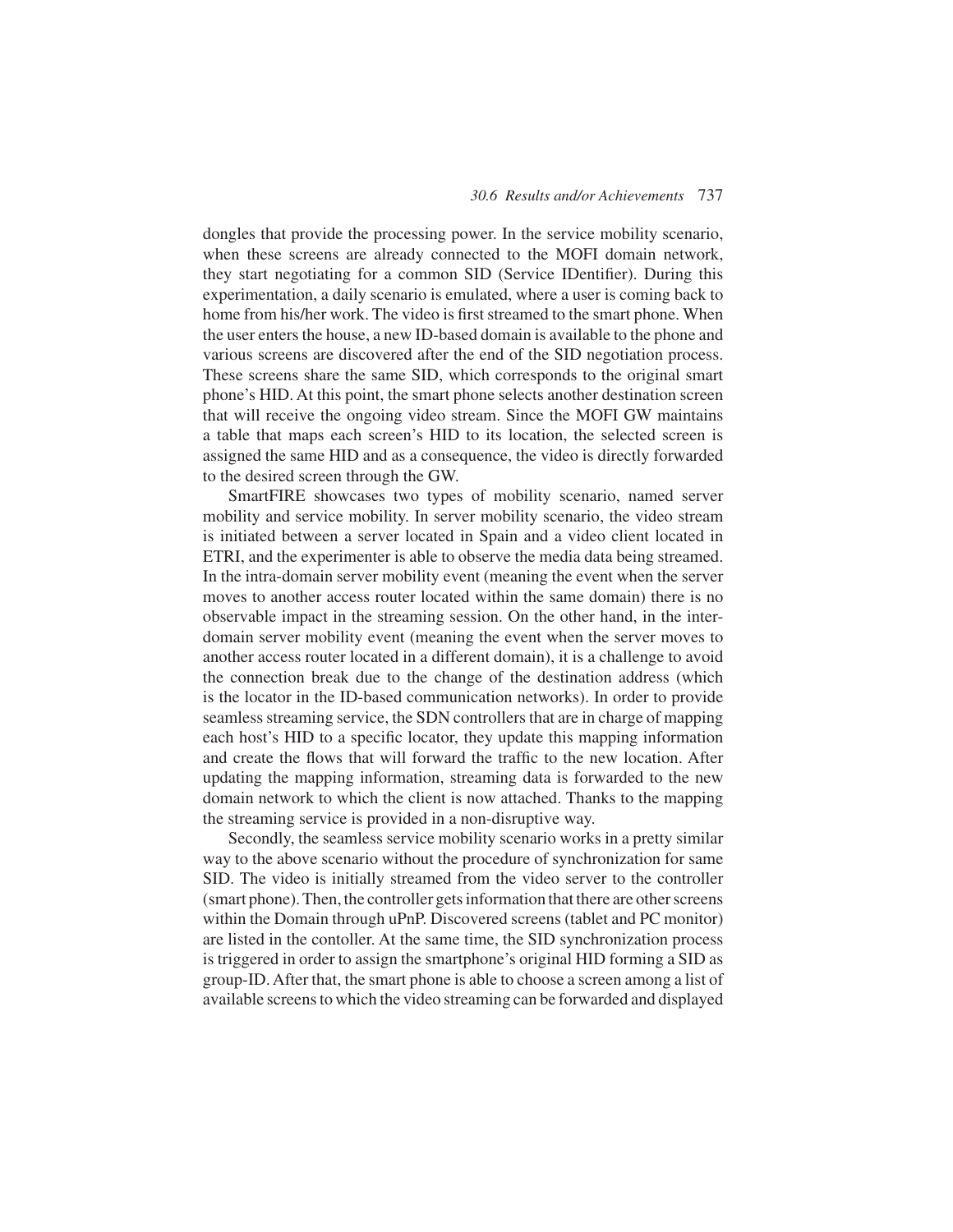at the screen. This is achievable thanks to the MOFI ID-based architecture and to the usage of SDN with which the same HID (ipv6 address in our case) can be assigned to multiple devices.

# **30.6.2 Content-Based Video Communications on Wireless Access Network**

In this scenario, a content-based architecture is utilized, that is implemented using SDN technology (leveraging physical OpenFlow switches and nodes with virtual OpenFlow and Click Modular Router instances) on top of the UTH, SNU, KAIST and GIST testbeds. All these resources are controlled and managed with the support of the OMF6 tools developed by this project. The utilized resources are interconnected including Layer 2 intercontinental virtual links, based on the GEANT-GLORIAD-KREONET services. Wireless devices laying on UTH testbed are connected to a Content-based network on SNU, GIST and KAIST, where the IP addressing scheme is replaced by a novel one, based on content identifiers. The goal of this innovation is to use identifiers that specify only the content and not the location of this content, as the IP addresses do. Each piece of content is placed on multiple sides on the Content-based network developed on the aforementioned South Korean testbeds. The target of the Content-based architecture is the forwarding of the content from the most appropriate side to the requesting wireless device, while the streaming over the UTH wireless mesh is based on a Backpressure routing scheme.

We expected and proved that the time performance is much better when the data is cached. The in-network caching, which is an inherent feature of ICN, improves significantly the end-to-end delay of the video streaming from distributed South Korean sites to UTH. The interesting part of our experimentation is the trade-off between the time spent for the caches management and the reduction of the time delay in the packet forwarding. We showcase that the appropriate design and deployment of the Content-based and wireless access networks is fundamental for significant gains in terms of end-to-end delay in video streaming. In the following Figure 30.10, you can see the topology we created in the SmartFIRE testbed and we demonstrated in ICT 2015.

The results of our experimentation are very promising, since we observed significant improvements in terms of end-to-end delay in the video streaming. We showcase that the video streaming lasts for shorter time interval when more and more devices ask for the same video content, since the new devices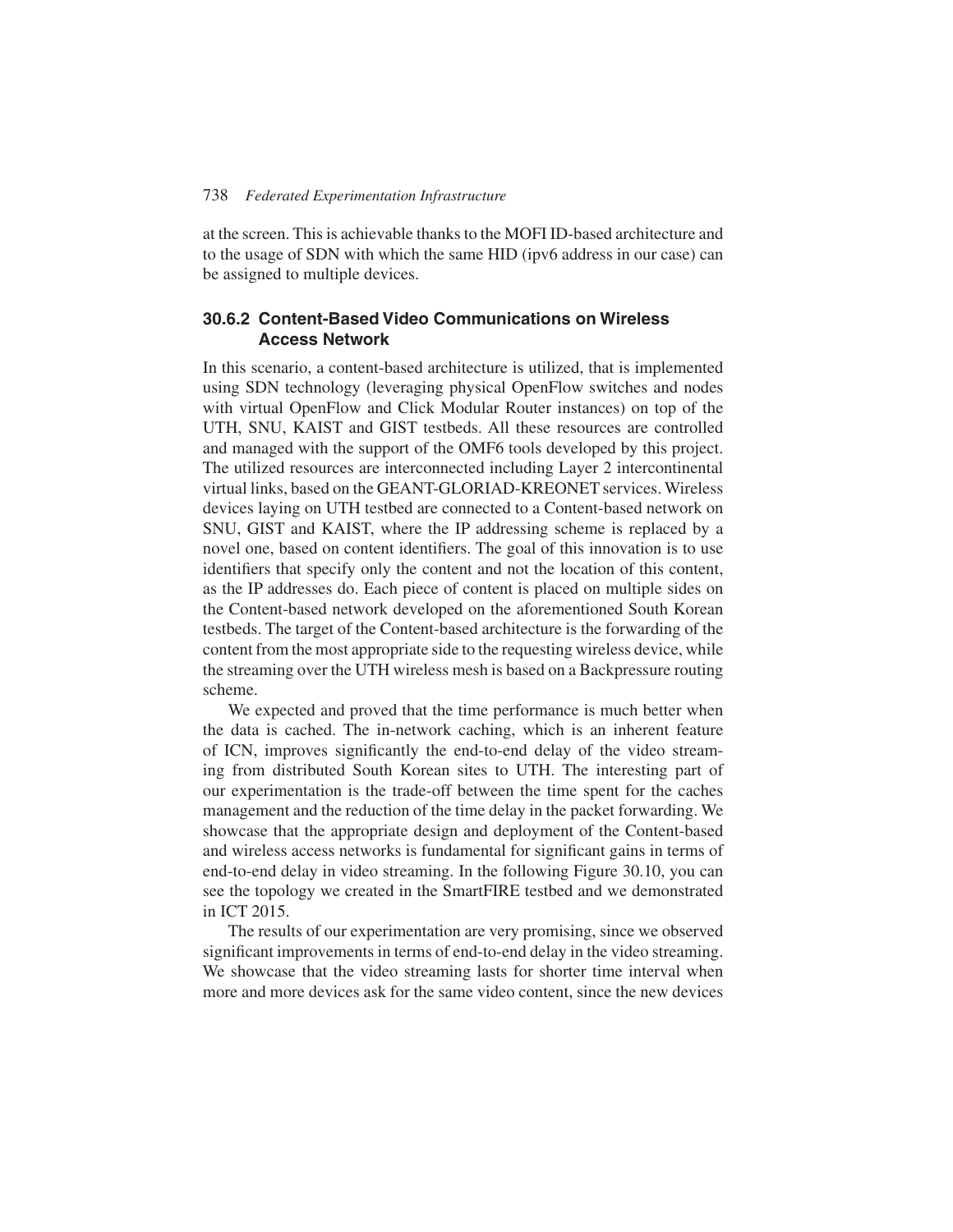

**Figure 30.10** Topology of the experimentation on a content-based communication network.

requesting the same video are able to download from closer geographically caches. We measured the end-to-end delay for the video streaming by collecting and subtracting the timestamps of the video packets when they are generated and when they are delivered.

Figure 3.11 shows the end-to-end delay of the last request for a specific video content, when there is oneWiFi device that requests for the same content. The requests are sent every 15 seconds. The y-axis shows the delay measured in milliseconds, while the x-axis shows the number of the requests that device has done.



Figure 30.11 End-to-end delay in the content-based communication network.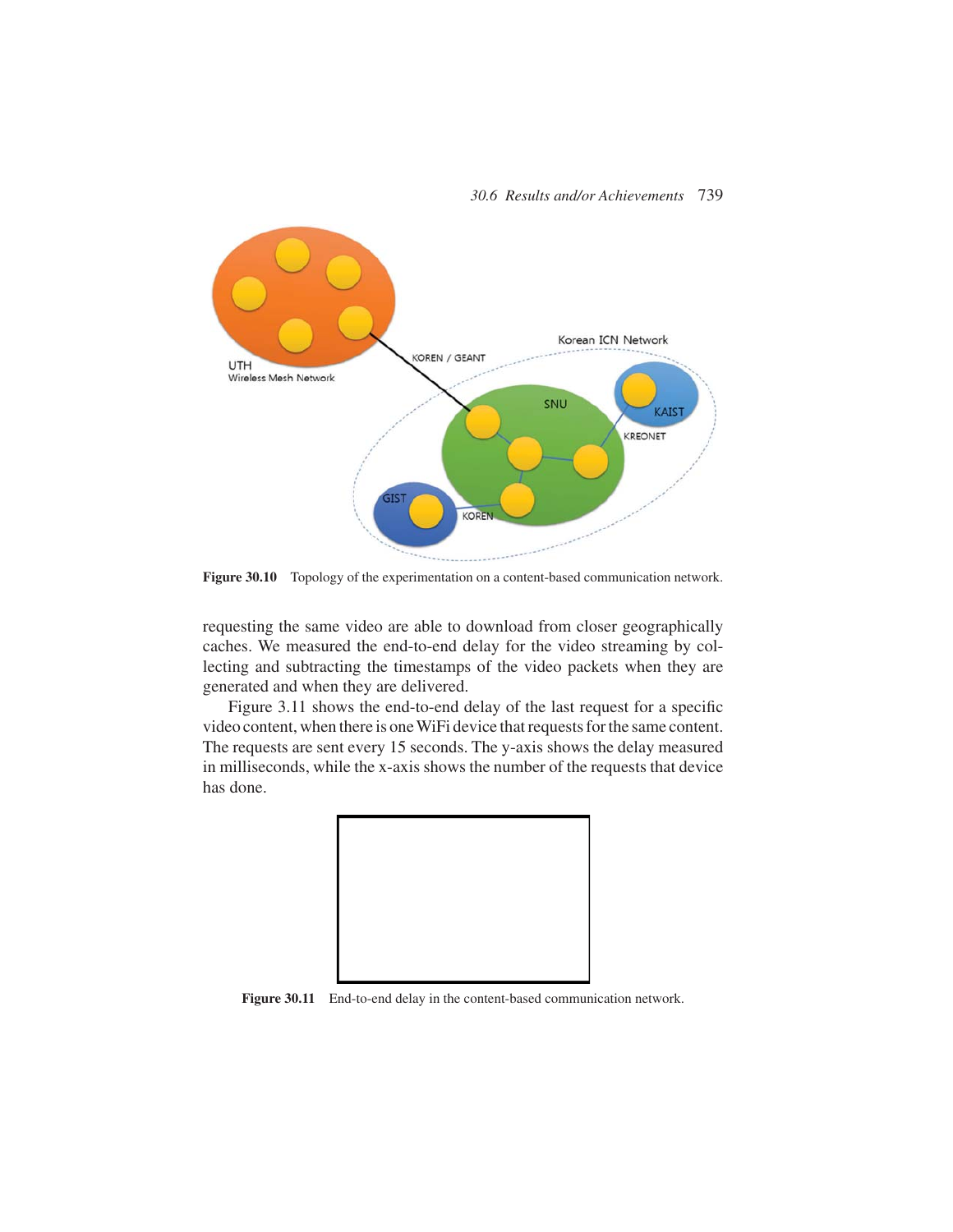From the graph, we can see that the delay time is stable after the third request. It shows that after almost 30 seconds (2 requests), the content is completely cached in the ICN gateway, which is later used as a video streaming server. The time before, the content was being cached and could not be streamed from the closer ICN gateway, but it had to be downloaded from the remote video server. Having in mind that the length of the content (video) used in this experiment is seven seconds, we observe that the delay time after the third request is very short (less than one second). It is much lower than the delay of the first request, which is approximately 30 seconds. The graph illustrates the significant effect of the in-network caching in the end-to-end delay.

# **30.7 Discussion**

The showcases presented as part of the results of the SmartFIRE project demonstrate the usefulness of a federated solution that interconnects multiple isolated and heterogeneous testbeds. We have shown how experiments can reinforce the research results obtained by two network approaches that have totally different natures.

On the one hand, the ID-based communications is a key research field in current networks. In fact it has been sometimes associated with the raise of SDN, which treats underlying network identifiers as such, identifiers, instead of using them to build some kind of addresses. The experiments showcased during the development of the SmartFIRE platform have supported the definition of specific requirements in terms of new interfaces to the OMF/SFA infrastructures and the specific support for heterogeneous resources, sinceMOFI resources have been exposed as network-level elements while other resources were exposed as lower-level elements. Moreover, the mobility requirements of the ID-based approach has supported the outcomes of setting up the wireless (and WiMAX) technologies within the SmartFIRE infrastructure. This has been translated into a better set of features and the extension of the kind of experiments supported by the final federated platform, enriching the FIRE ecosystem at the same time.

On the other hand, the experiment targeting content-based video communications has introduced another current research field, the ICN, and has related it to specific wireless scenarios. This has been the key to retrieve more requirements to apply to the SmartFIRE platform but, with valuable research results for the ICN community, it has also established the basement for a wider research initiative towards a wide research ICN platform for researching on video communications and their implications in wireless networks.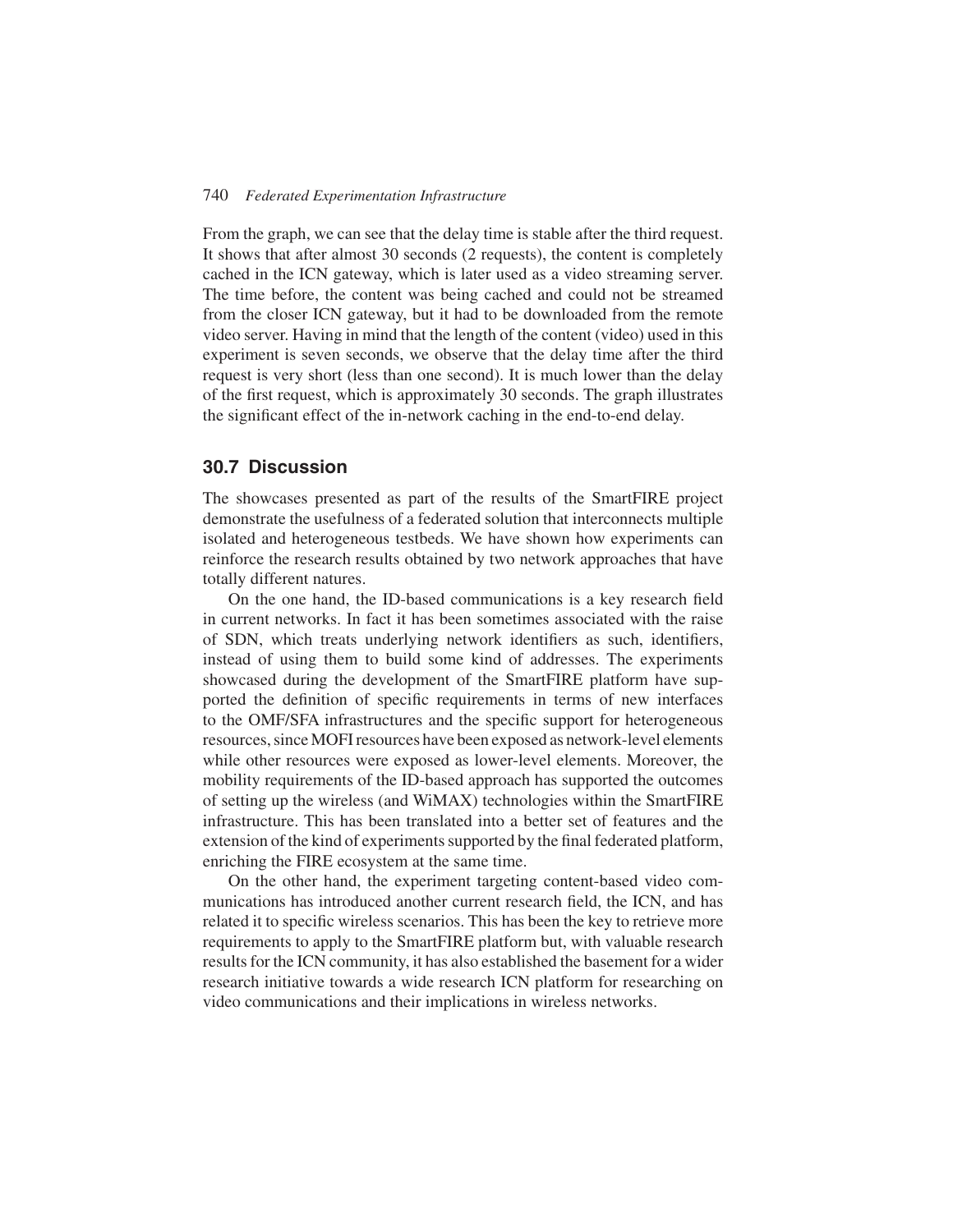# **30.8 Conclusions**

The current research efforts to study, analyze, find problems, and finally improve the Internet have to deal with the lack of real scenarios and infrastructures to experiment with. This makes it really difficult to achieve production ready solutions with a high degree of confidence. In order to improve this ecosystem, the experimentation driven research has been pushed to the network research field. It states the aspects that good research methodology [30] and results should meet in order to ensure they provide enough evidences to the research community, as well as the companies that will translate those results to products that impact to final users. In addition, the FIRE initiative has responded to this problem by establishing the objective of building a framework to support such kind of research. The SmartFIRE project has been incepted and developed with this objective in mind.

The federation of the SmartFIRE testbeds is the most outstanding result of the project's contributions. The physical interconnection of the testbeds, as well as the development of a common framework for controlling, managing, provisioning and reserving the testbeds' resources, enables the heterogeneous and large-scale experimentation in a unified and human-friendly platform.

This chapter has described the execution and final results obtained from the integration of the proof of concept experiments within the infrastructure provided by the SmartFIRE project. They have been used to get the most relevant requirements for such infrastructure in terms of resources and experimentation tools, and they have been used to improve even more the results of the project. This way, the showcases have also been used to evaluate, validate, and demonstrate the benefits provided by the resulting infrastructure. Also, they have shown enormous interest from the research community, especially from South Korea, so their execution and results have had good reception among them.

# **References**

- [1] SmartFIRE: K. Choumas, T. Korakis, H. Lee, D. Kim, J. Suh, T. Kwon, P. Martinez-Julia, A. Skarmeta, T. You, L. Baron, S. Fdida and J. Kim, "Enabling SDN Experimentation with Wired and Wireless Resources: The SmartFIRE facility", *Proceedings of CloudComp 2015*, Daejeon, South Korea, October 2015, (Best paper Award).
- [2] SmartFIRE-link: SmartFIRE: Enabling SDN Experimentation in Wireless Testbeds exploiting Future Internet Infrastructures in South Korea and Europe, http://eukorea-fire.eu (accessed July 2016)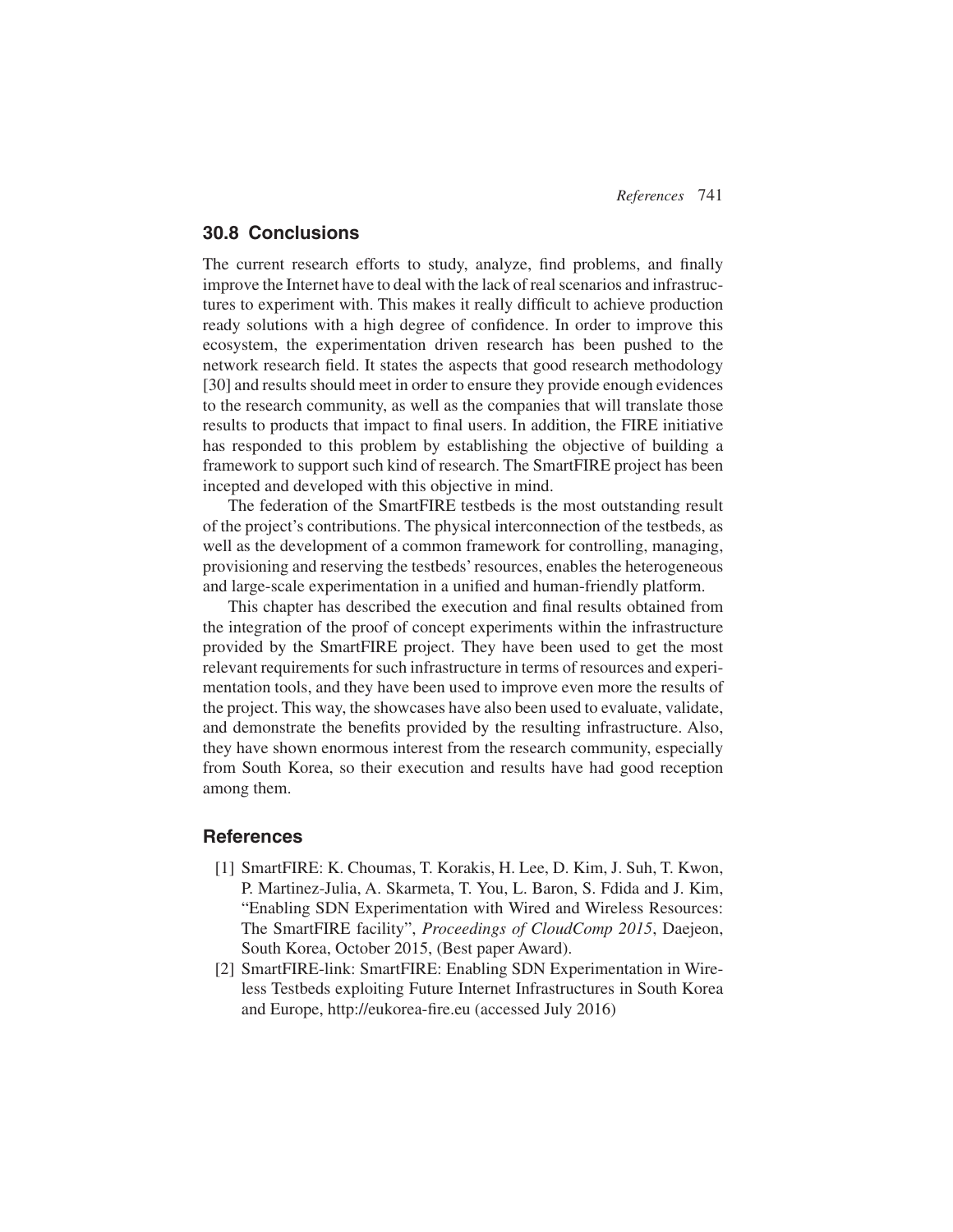- [3] OMF: Thierry Rakotoarivelo, Maximilian Ott, Guillaume Jourjon and Ivan Seskar, "OMF: a control and management framework for networking testbeds", *SIGOPS Oper. Syst. Rev.*, vol. 43, no. 4, pp. 54–59, January 2010.
- [4] OMF-link: OMF: cOntrol and Management Framework, http://mytestbe d.net (accessed July 2016)
- [5] MySlice: MySlice: https://www.myslice.info (accessed July 2016)
- [6] SFA: SFA: Slice-base Federation Architecture v2.0, http://groups.geni. net/geni/wiki/SliceFedArch (accessed July 2016)
- [7] Click: E. Kohler, R. Morris, B. Chen, J. Jannotti and M. F. Kaashoek. "The Click Modular Router", ACM Trans. on Computer Systems, vol. 18, no. 3, pp. 263–297, August 2000.
- [8] Click-link: Click: Click Modular Router, http://read.cs.ucla.edu/click/ click (accessed July 2016)
- [9] CNERT: K. Choumas, N. Makris, T. Korakis, L. Tassiulas and M. Ott, "Testbed Innovations for Experimenting with Wired and Wireless Software Defined Networks", *Proceedings of CNERT workshop of IEEE ICDCS 2015*, Columbus, Ohio, USA, June–July 2015.
- [10] ICN-OMF: H. Lee, D. Kim, J. Suh and T. Kwon, "ICN-OMF: AControl, Management Framework for Information-Centric Network Testbed", *Proceedings of ICOIN 2015*, Siem Reap, Cambodia, January 2015.
- [11] GEANT: GEANT: Pan-European Research and Education Network, http://www.geant.net/ Pages/default.aspx (accessed July 2016)
- [12] KREONET: KREONET: Korea Research Environment Open NETwork, http://www.kreonet.re.kr/en main (accessed July 2016)
- [13] KOREN: KOREN: Korea Advanced Research Network, http://www. koren.kr/koren/eng/index.html (accessed July 2016)
- [14] TEIN: TEIN: The Trans-Eurasia Information Network, http://www.tein. asia/tein4/index.do (accessed July 2016)
- [15] GLORIAD: GLORIAD: Global Ring Network for Advanced Applications Development, http://www.gloriad.org/gloriaddrupal/index.php (accessed July 2016)
- [16] MOFI: H. Jung, S. Koh, and W. Park, "Towards the Mobile Optimized Future Internet", *Proceedings of ACM CFI 2009*, Seoul, Korea, 2009.
- [17] Fed4FIRE: Fed4FIRE: Federation for Future Internet Research and Experimentation, http://www.fed4fire.eu (accessed July 2016)
- [18] OpenLab: OpenLab: http://www.ict-openlab.eu/home.html (accessed July 2016)